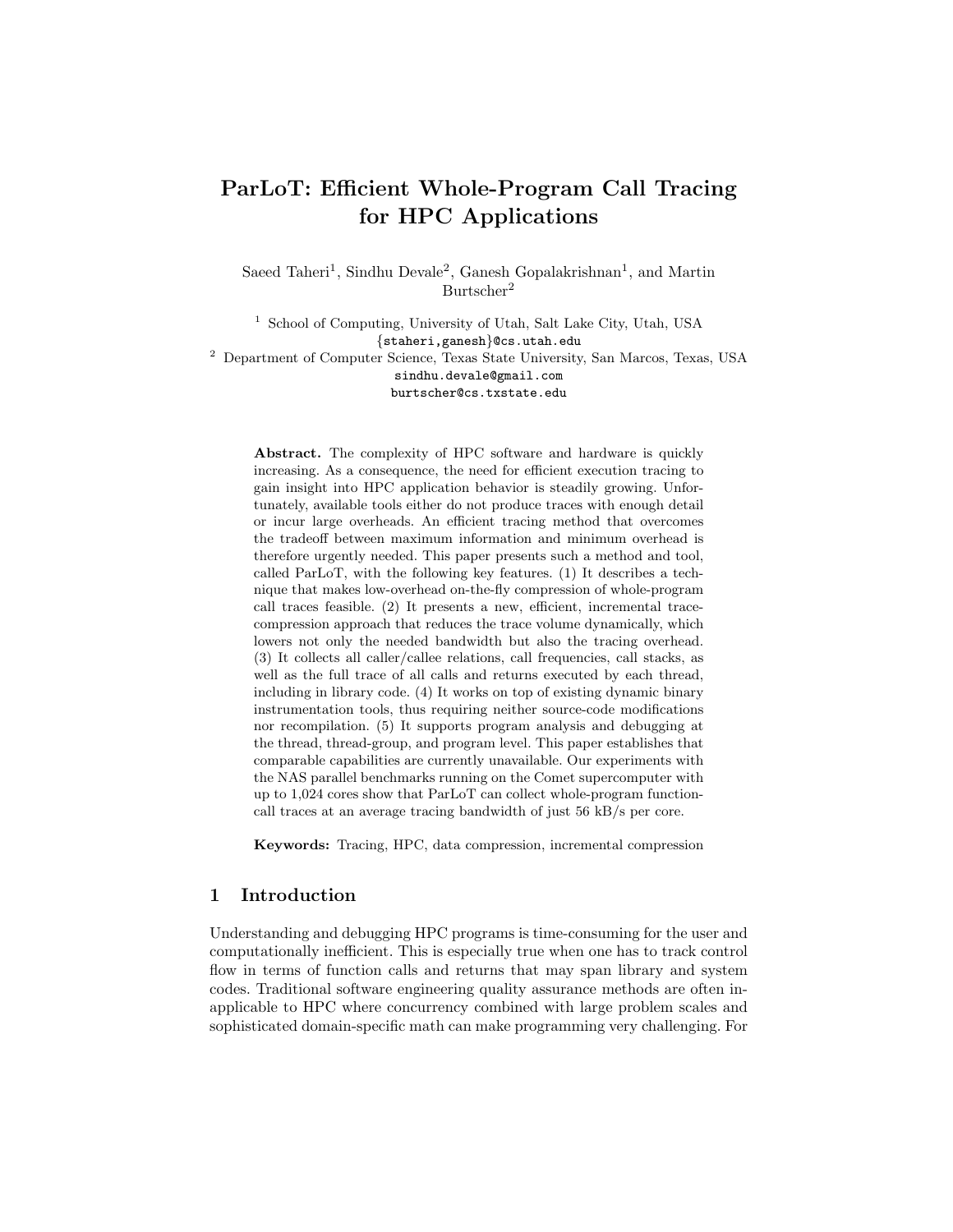example, it took months for scientists to debug an MPI laser-plasma interaction code [13].

HPC bugs may be a combination of both flawed program logic and unspecified or illegal interactions between various concurrency models (e.g., PThreads, MPI, OpenMP, etc.) that coexist in most large applications [13]. Moreover, HPC software tends to consume vast amounts of CPU time and hardware resources. Reproducing bugs by rerunning the application is therefore expensive and undesirable. A natural and field-proven approach for debugging is to capture detailed execution traces and compare the traces against corresponding traces from previous (stable) runs  $[3, 27]$ . A key requirement is to do this collection as efficiently as possible and in as general and comprehensive a manner as possible.

Existing tools in this space do not meet our criteria for efficiency and generality. The highly acclaimed STAT [3] tool has helped isolate bugs based on building equivalence classes of MPI processes and spotting outliers. We would like to go beyond the capabilities offered by STAT and support the collection of whole-program traces that can then be employed by a gamut of back-end tools. Also, STAT is usually brought into the picture when a failure (e.g., a deadlock or hang) is encountered. We would like to move toward an "always on" collection regime, as we cannot anticipate when a failure will occur – or, more importantly, whether the failure will be reproducible. There are no reported debugging studies on using STAT in continuous collection ("always on") mode. In CSTG [27], the collection is orchestrated by the user around chosen collection points and employs heavy-weight unix backtrace calls. These again are different from ParLoT, where collection points would not be a priori chosen.

The thrust of the work in this paper is to avoid many of the drawbacks of existing tracing-based tools. We are interested in avoiding source-code modifications and recompilation — thus making binary instrumentation-based tools the only practical and widely deployable option. We also believe in the value of creating tools that are portable across a wide variety of platforms.

Our goal is to use compression for trace aggregation and to offer a generic and low-overhead tracing method that (1) collects dynamic call information during execution (all function calls and returns) for debugging, performance evaluation, phase detection [28], etc., (2) has low overhead, (3) and requires little tracing bandwidth. Providing all these features in a single tool that operates based on binary instrumentation is an unsolved problem. In this paper, we describe a new tracing approach that fulfills these requirements, which we implemented in our proof-of-concept ParLoT tool.

With PARLOT, users can easily build a host of post-processors to examine executions from many vantage points. For instance, they can write post-processors to detect unexpected (or "outlier") executions. If needed, they can drill down and detect abnormal behaviors even in the runtime and support library stack such as MPI-level activities. In HPC, it is well-known (especially on newer machines) that bugs are often due to broken libraries (MPI, OpenMP), a broken runtime, or OS-level activities. Having a single low-overhead tool that can "X-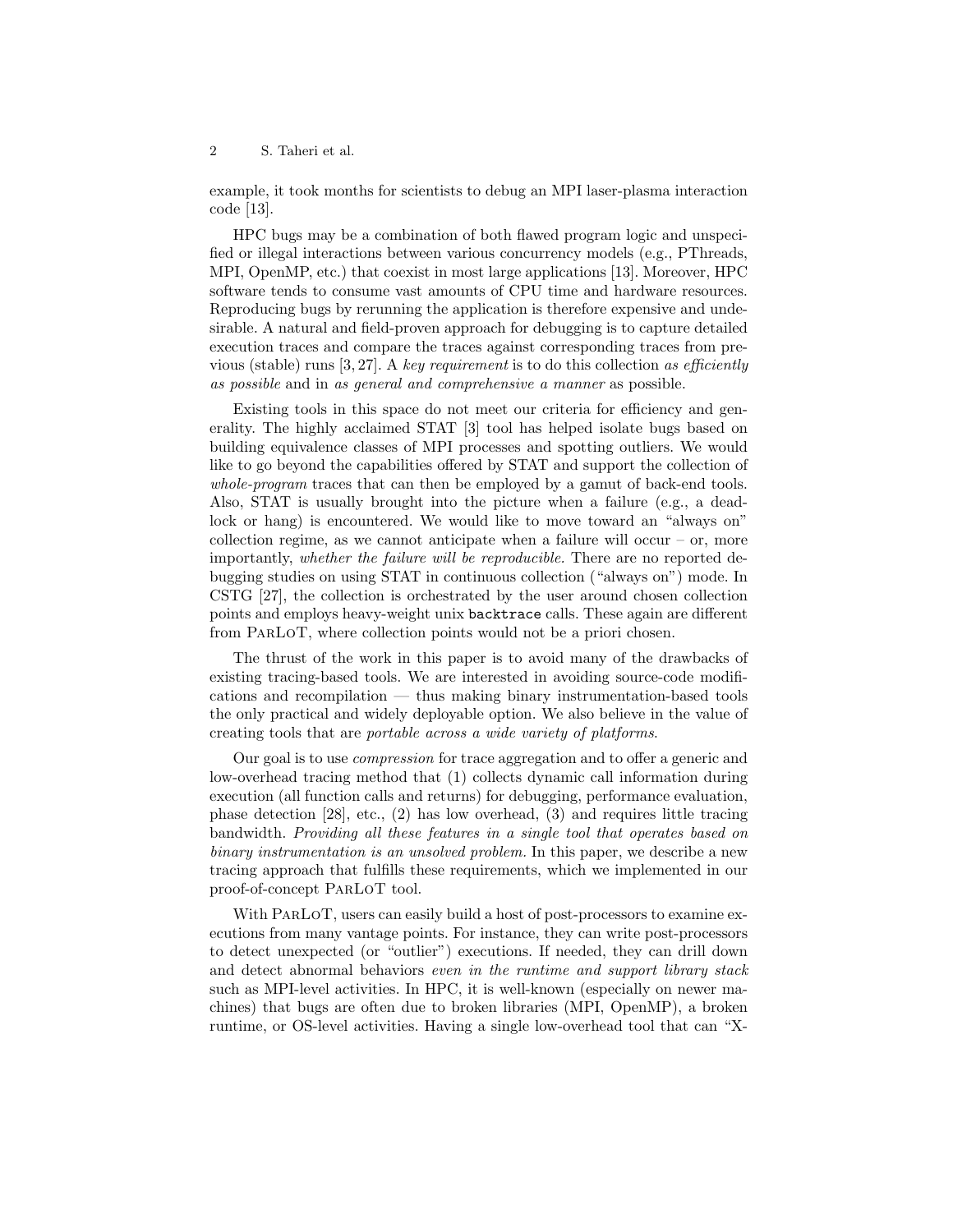ray" an application to this depth is a goal met by ParLoT— a unique feature in today's tool eco-system.

To further motivate the need for whole-program function call traces, consider the expression  $f(\cdot) + g(\cdot)$ . In C, there is no sequence point associated with the + operator [25]. If these function calls have inadvertent side-effects causing failure, it is important to know in which order  $f()$  and  $g()$  were invoked—something that is easy to discern using ParLoT's traces. One may be concerned that such a tool introduces excessive execution slowdown. ParLoT goes to great lengths to minimize these overheads to a level that we believe most users will find acceptable. The mindset is to "pay a little upfront to dramatically reduce the number of overall debug iterations".

As proof of concept, we gathered preliminary results from using the ParLoT tracing mechanism to compare different runs. We injected various bugs into the MPI-related functions of ILCS [5], a parallelization framework for iterative local searches. We ran ParLoT on top of executions of buggy and bug-free versions of ILCS and collected traces. Since ParLoT's traces maintain the order of the function calls, we were able to split the traces at multiple points of interest and to feed different chunks of traces to a Concept Lattice data structure [11] [12]. Having the totally ordered sequence of function calls of the whole program for each active process/thread enabled us to quickly narrow down the search space to locate the cause of the abnormal behavior in the buggy version of ILCS.

This paper does not pursue debugging per se but rather a thorough benchmarking of ParLoT. It makes the following main contributions:

- It introduces a new tracing approach that makes it possible to capture the whole-program call-return, call-stack, call-graph, and call-frequency information, including all library calls, for every thread and process of HPC applications at low overhead in both space and time.
- It describes a new incremental data compression algorithm to drastically reduce the required tracing bandwidth, thus enabling the collection of wholeprogram traces, which would be infeasible without on-the-fly compression.
- It presents ParLoT, a proof-of-concept tool that implements our compressionbased low-overhead tracing approach. ParLoT is capable of instrumenting x86 applications at the binary level (regardless of the source language used) to collect whole-program call traces.

The remainder of this paper is organized as follows. Section 2 introduces the basic ideas and infrastructure behind ParLoT and other tracing tools. Section 3 describes the design of ParLoT in detail. Sections 4 and 5 present our evaluation of different aspects of ParLoT and compare it with a similar tool. Section 6 concludes the paper with a summary and future work.

# 2 Background and Related Work

Recording a log of events during the execution of an application is essential for better understanding the program behavior and, in case of a failure, to locate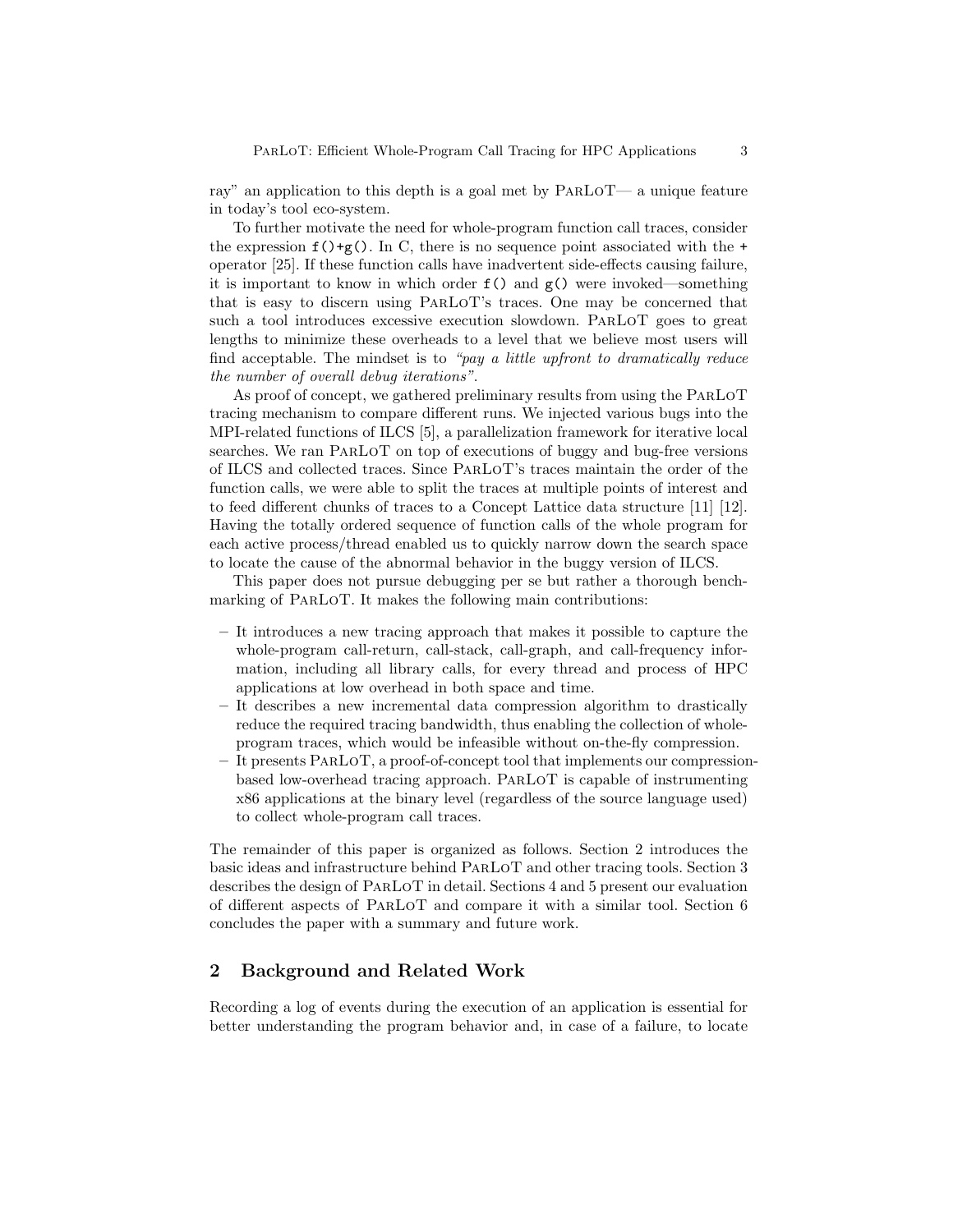the problem. Recording this type of information requires instrumentation of the program either at the source-code or the binary-code level. Instrumenting the source code by adding extra libraries and statements to collect the desired information is easy for developers. However, doing so modifies the code and requires recompilation, often involving multiple different tools and complex hierarchies of makefiles and libraries, which can make this approach cumbersome and frustrating for users. Instrumenting an executable at the binary level using a tool is typically easier, faster, and less error prone for most users. Moreover, binary instrumentation is language independent, portable to any system that has the appropriate instrumentation tool installed, and provides machine-level insight into the behavior of the application.

### 2.1 Binary Instrumentation

Executables can be instrumented statically, where the additional code is inserted into the binary before execution, which results in a persistent modified executable, or dynamically, where the modification of the executable is not permanent. In dynamic binary instrumentation, code behavior can be monitored at runtime, making it possible to handle dynamically-generated and self-modifying code. Furthermore, it may be feasible to attach the instrumentation to a running process, which is particularly useful for long-running applications and infinite loops.

Many different tools for investigating application behavior have been designed on top of such Dynamic Binary Instrumentation (DBI) frameworks. For instance, Dyninst [20] provides a dynamic instrumentation API that gives developers the ability to measure various performance aspects. It is used in tools like Open-SpeedShop [30] and TAU [31] as well as correctness debuggers like STAT [3]. Moreover, VampirTrace [17] uses it to provide a library for collecting program execution logs.

Valgrind [24] is a shadow-value DBI framework that keeps a copy of every register and memory location. It provides developers with the ability to instrument system calls and instructions. Error detectors such as Memcheck [23] and call-graph generators like CALLGRIND  $[34]$  are built upon Valgrind.<sup>3</sup>

We implemented ParLoT on top of PIN [19], a DBI framework for the IA-32, x86-64, and MIC instruction-set architectures for creating dynamic program analysis tools. There is also version of PIN available for the ARM architecture [14]. ParLoT mutates PIN to trace the entry (call) and exit (return) of every executed function. Note that our tracing and compression approaches can equally be implemented on top of other instrumentation tools. For example, PMaC [33] is a DBI tool for the PowerPC/AIX architecture upon which ParLoT could also be based.

<sup>&</sup>lt;sup>3</sup> Given the absence of tools similar to PARLOT, we employ CALLGRIND as a "closeenough" tool in our comparisons elaborated in §4.3. In this capacity, CALLGRIND is similar to  $PARLOT(M)$ , a variant of  $PARLOT$  that only collects traces from the main image. We perform such comparison to have an idea of how we fare with respect to one other tool. In §5, we also present a self-assessment of ParLoT separately.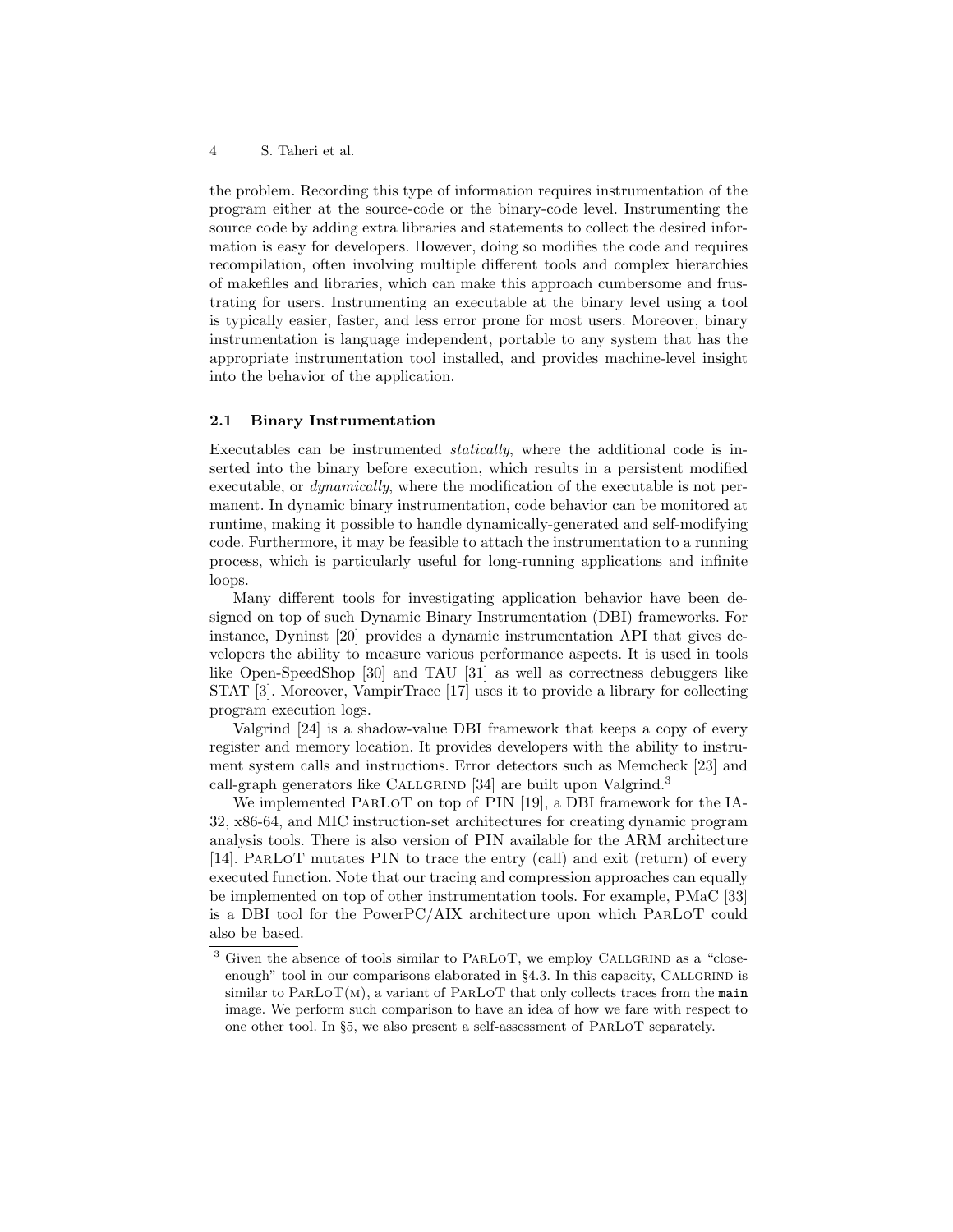### 2.2 Efficient Tracing

When dealing with large-scale parallel programs, any attempt to capture reasonably frequent events will result in a vast amount of data. Moreover, transferring and storing the data will incur significant overhead. For example, collecting just one byte of information per executed instruction yields on the order of a gigabyte of data per second on a single high-end core. Storing the resulting multi-gigabyte traces from many cores can be a challenge, even on today's large hard disks.

Hence, to be able to capture whole-program call traces, we need a way to decrease the space and runtime overhead. Compression can encode the generated data using a smaller number of bits, help reduce the amount of data movement across the memory hierarchy, and lower storage and network demands. Although the encoded data will later have to be decoded for analysis, compressing them during tracing enables the collection of *whole-program* traces.

The use of compression by itself is not new. Various performance evaluation tools [31, 18, 1] already employ compression during the collection of performance analysis data. Tools such as ScalaTrace [26] also exploit the repetitive nature of time-step simulations [9]. Aguilar et al. [2] proposed a lossy compression mechanism using the Nami library [10] for online MPI tracing. Mohror and Karavanic [21] investigated similarity-based trace reduction techniques to store and analyze traces at scale.

Many performance and debugging tools for HPC applications [3, 22] rely on mechanisms such as MRNet [29] to accelerate the collection and aggregation of traces based on an overlay network to overcome the challenge of massive data movement and analysis. However, our experiments show that, due to the high compression ratio of ParLoT traces, such mechanisms for data movement and aggregation may be unnecessary.

The novelty offered by ParLoT lies in the combination of compression speed, efficacy, and low timing jitter made possible by its incremental lossless compression algorithm, which is described in §3. It immediately compresses all traced information while the application is running, that is, ParLoT does not record the uncompressed trace in memory. As a result, just a few kilobytes of data need to be written out per thread and per second, thus requiring only a small fraction of the disk or network bandwidth. The traces are decompressed later when they are read for offline analysis. From the decompressed full function-call trace, the complete call-graph, call-frequency, and caller-callee information can be extracted. This can be done at the granularity of a thread, a group of threads, or the whole application. We now elaborate on the design of ParLoT that makes these innovations possible.

# 3 Design of ParLoT

Our experimental results in §5 highlight why compression is essential to make our approach work. We used ParLoT to record a unique 16-bit identifier for every function call and return. Tracing just this small amount of information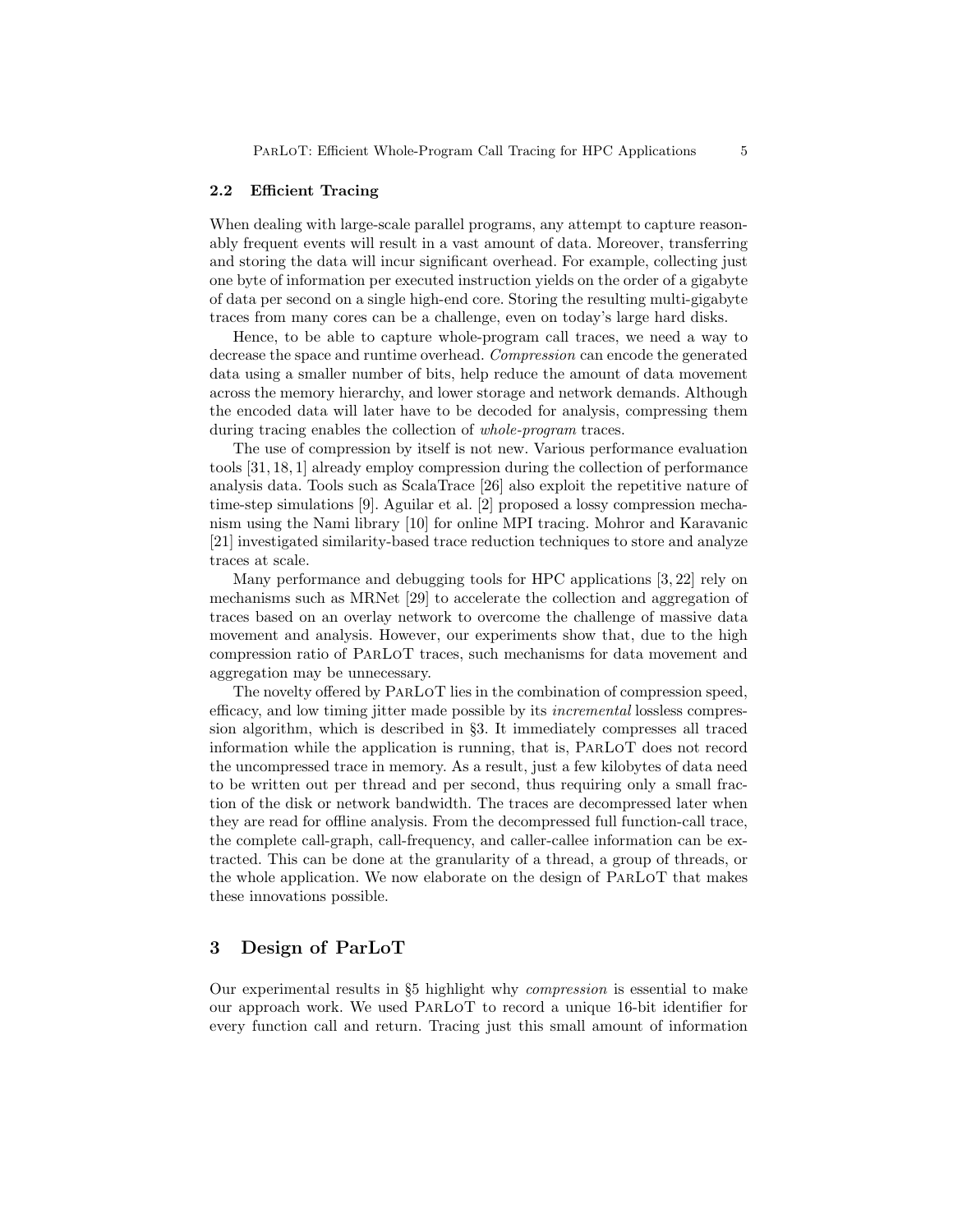

Fig. 1. Overview of ParLoT

without compression when running the Mantevo miniapps [15] on Stampede 1 resulted in about 2 MB/s of data per core on average. Extrapolating this value to all 102,400 cores of Stampede 1 (not counting the accelerators) yields 205 GB/s of trace data, which exceeds the Lustre filesystem's parallel write performance of 150 GB/s. Enabling ParLoT's compression algorithm reduced the emitted trace data by a factor of 100 on average, a ratio that is quite stable w.r.t scaling, making it possible to trace full-scale programs while leaving over 98% of the I/O bandwidth to the application. Therefore, ParLoT should also work for codes with higher bandwidth requirements than the ones we tested.

Figure 1 provides a general overview of ParLoT's workflow. Basic blocks within program executables are *dynamically* instrumented before being executed. The collected data are compressed on-the-fly at runtime.

### 3.1 Tracing Operation

ParLoT uses the PIN API as its instrumentation mechanism to gather traces. In particular, it instructs PIN to instrument every thread launch and termination in the application as well as every function entry and exit. The thread-launch instrumentation code initializes the per-thread tracing variables and opens a file into which the trace data from that thread will be written. The threadtermination code finalizes any ongoing compression, flushes out any remaining entries, and closes the trace file. ParLoT assigns every static function in each image (main program and all libraries) a unique unsigned 16-bit ID, which it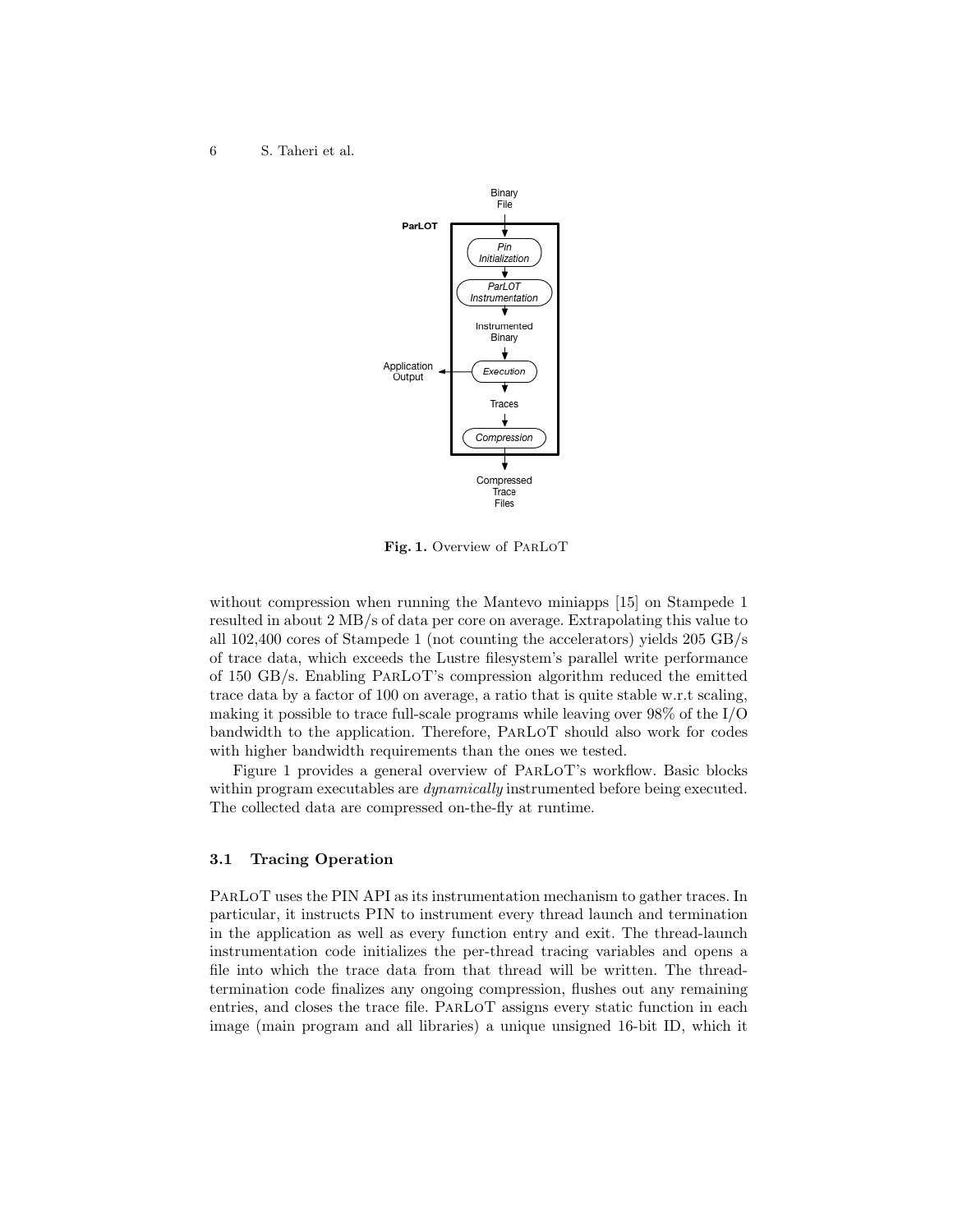records in a separate file together with the image and function name. This file allows the trace reader to map IDs back to function-name/image pairs.

For every function entry, ParLoT executes extra code that has access to the thread ID, function ID, and current stack-pointer (SP) value. Based on the SP value, it performs call-stack correction if necessary (see §3.4), adds the new function to a data structure it maintains that holds the call stack (which is separate from the application's runtime stack), and emits the function ID into the trace file via an incremental compression algorithm (see §3.2). All of this is done independently for each thread. Similarly, for every function exit, ParLoT also executes extra code that has access to the thread ID, function ID, and current SP value. Based on the SP value, it performs call-stack correction if necessary, removes the function from its call-stack data structure, and emits the reserved function ID of zero into the trace file to indicate an exit. As before, this is done via an incremental compression algorithm. We use zero for all exits rather than emitting the function ID and a bit to specify whether it is an entry or exit because using zeros results in more compressible output. This way, half of the values in the trace will be zero.

#### 3.2 Incremental Compression

PARLOT immediately compresses the traced information even before it is written to memory. It does, however, keep a sliding window (circular buffer) of the most recent uncompressed trace events, which is needed by the compressor. It compresses each function ID before the next function ID is known. The conventional approach would be to first record uncompressed function IDs in a buffer and later compress the whole buffer once it fills up. However, this makes the processing time very non-uniform. Whereas almost all function IDs can be recorded very quickly since they just have to be written to the buffer, processing a function ID that happens to fill the buffer takes a long time as it triggers the compression of the entire buffer. This results in sporadic blocking of threads during which time they make no progress towards executing the application code. Initial experiments revealed that such behavior can be detrimental when one thread is polling data from another thread that is currently blocked due to compression. For example, we observed a several order of magnitude increase in entry/exit events of an internal MPI library function when using block-based compression.

To remedy this situation, the compressor must operate incrementally, i.e., each piece of trace data must be compressed when it is generated, without buffering it first, to ensure that there is never a long-latency compression delay. Few existing compression algorithms have been implemented in such a manner because it is more difficult to code up and probably a little slower. Nevertheless, we were able to implement our algorithm (discussed next) in this way so that each trace event is compressed with similar latency.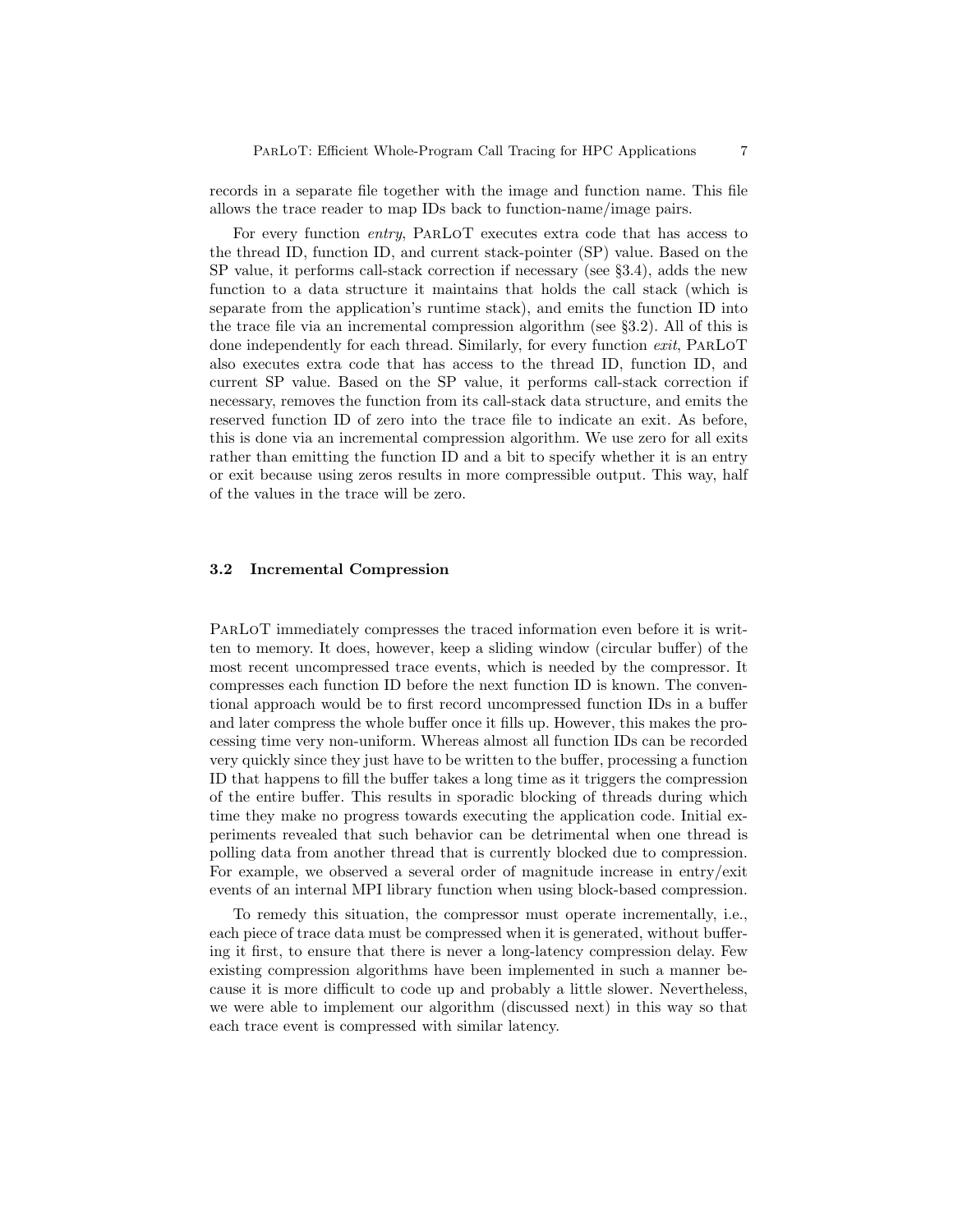#### 3.3 Compression Algorithm

We used the CRUSHER framework [35][8][6][7] to automatically synthesize an effective and fast lossless compression algorithm for our traces. CRUSHER is based on a library of data transformations extracted from various compression algorithms. It combines these transformations in all possible ways to generate algorithm candidates, which it then evaluates on a set of training data. We gathered uncompressed traces from some of the Mantevo miniapps [15] for this purpose. This evaluation revealed that a particular word-level Lempel-Ziv (LZ) transformation followed by a byte-level Zero-Elimination (ZE) transformation works well. In other words, ParLoT's trace entries, which are two-byte words, are first transformed using LZ. The output is interpreted as a sequence of bytes, which is transformed using ZE for further compression. The output of ZE is written to secondary storage.

LZ implements a variant of the LZ77 algorithm [36]. It uses a 4096-entry hash table to identify the most recent prior occurrence of the current value in the trace. Then it checks whether the three values immediately before that location match the three trace entries just before the current location. If they do not, the current trace entry is emitted and LZ advances to the next entry. If the three values match, LZ counts how many values following the current value match the values following that location. The length of the matching substring is emitted and LZ advances by that many values. Note that all of this is done incrementally. The history of previous trace entries available to LZ for finding matches is maintained in a 64k-entry circular buffer.

ZE emits a bitmap in which each bit represents one input byte. The bits indicate whether the corresponding bytes are zero or not. Following each eightbit bitmap, ZE emits the non-zero bytes.

As mentioned above, we had to implement the two transformations incrementally to minimize the maximum latency. This required breaking them up into multiple pieces. Depending on the state the compressor is in when the next trace entry needs to be processed, the appropriate piece of code is executed and the state updated. If the LZ code produces an output, which it only does some of the time, then the appropriate piece of the ZE code is executed in a similar manner.

### 3.4 PIN and Call-Stack Correction

To be able to decode the trace, i.e., to correctly associate each exit with the function entry it belongs to, our trace reader maintains an identical call-stack data structure. Unfortunately, and as pointed out in the PIN documentation [16], it is not always possible to identify all function exits. For example, in optimized code, a function's instructions may be inlined and interleaved with the caller's instructions, making it sometimes infeasible for PIN to identify the exit. As a consequence, we have to ensure that ParLoT works correctly even when PIN misses an exit. This is why the SP values are needed.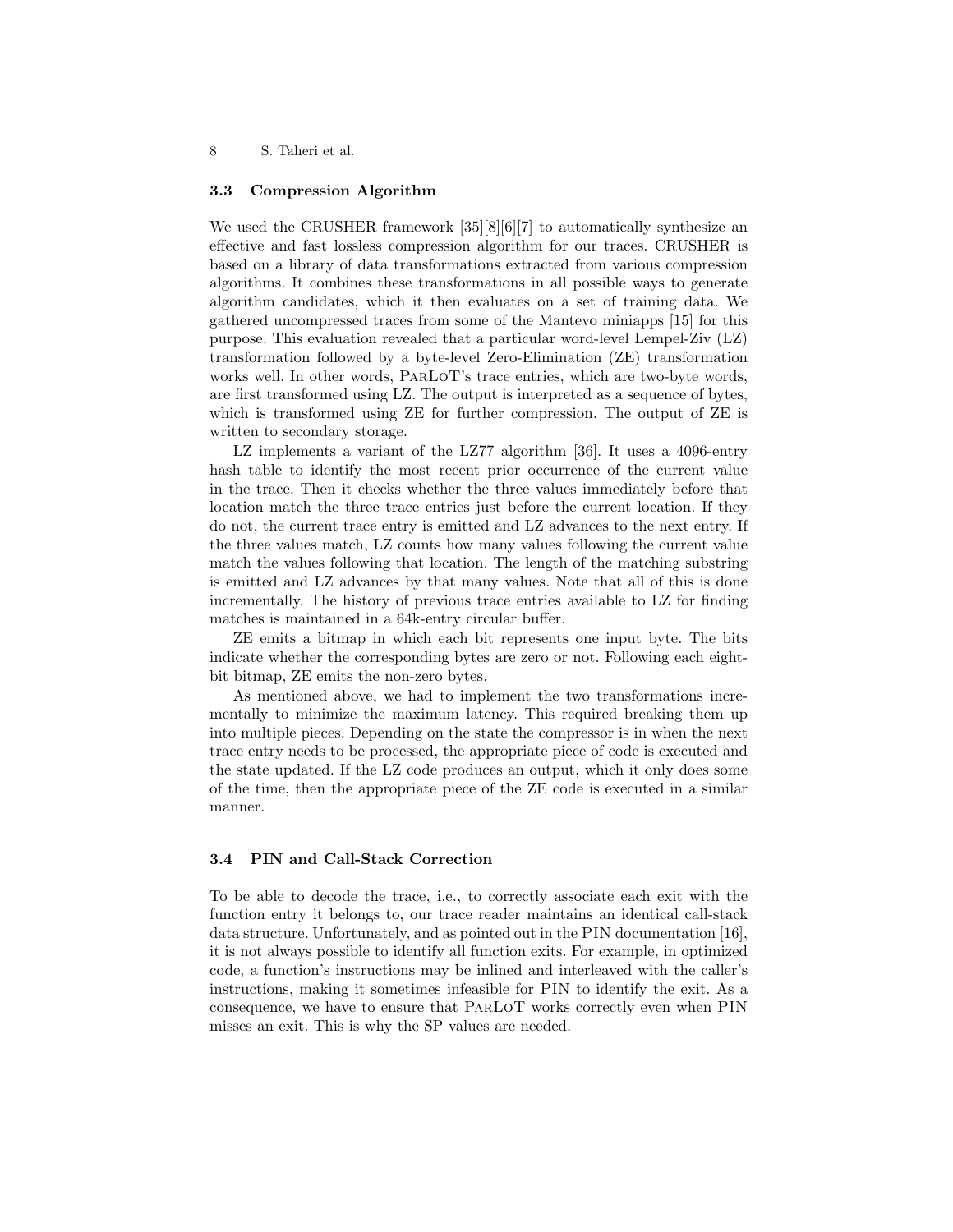During tracing, ParLoT not only records the function IDs in its call stack but also the associated SP values. This enables it to detect missing exits and to correct the call stack accordingly. Whenever a function is entered, it checks if there is at least one entry in the call stack and, if so, whether its SP value is higher than that of the current SP. If it is lower, we must have missed at least one exit since the runtime stack grows downwards (the SP value decreases with every function entry and increases with every exit). If a missing exit is detected in this manner, ParLoT pops the top element from its call stack and emits a zero to indicate a function exit. It repeats this procedure until the stack is empty or its top entry has a sufficiently high SP value. The same call-stack correction technique is applied for every function exit whose SP value is inconsistent. Note that the SP values are only used for this purpose and are not included in the compressed trace.

The result is an internally consistent trace of function entry and exit events, meaning that parsing the trace will yield a correct call stack. This is essential so that the trace can be decoded properly. Moreover, it means that the trace includes exits that truly happened in the application but that were missed by PIN. Note, however, that our call-stack correction is a best-effort approach and may, in rare cases, temporarily not reflect what the application actually did. For example, this can happen for functions that do not create a frame on the runtime stack. When implementing ParLoT on top of another DBI framework, call-stack correction may not be needed, resulting in even lower ParLoT overhead.

# 4 Evaluation Methodology

## 4.1 Benchmarks and System

We performed our evaluations on the MPI-based NAS Parallel Benchmarks (NPB) [4]. NPB includes four inputs sizes. To keep the runtimes reasonable, we show results for the class  $B$  (small-medium) and class  $C$  (medium-large) inputs.

We compiled the NPB codes with the mpicc and mpif77 wrappers of MVA-PICH 2.2.1, which are based on icc/ifort 14.0.2 using the prescribed -g and -O1 optimization flags. Quick tests showed that higher optimization levels do not significantly improve the performance.

We ran all experiments on Comet at the San Diego Supercomputer Center [32], whose filesystem is NFS and Lustre. Comet has 1944 compute nodes, each of which has dual-socket Intel Xeon E5-2680 v3 processors with a total of 28 cores (14 per socket) and 128 GB of main memory. Note that we only used 16 cores per node as many of the NPB programs require a core count that is a power of two. To study the scaling behavior, we ran experiments on 1, 4, 16 and 64 compute nodes, i.e., on up to 1024 cores.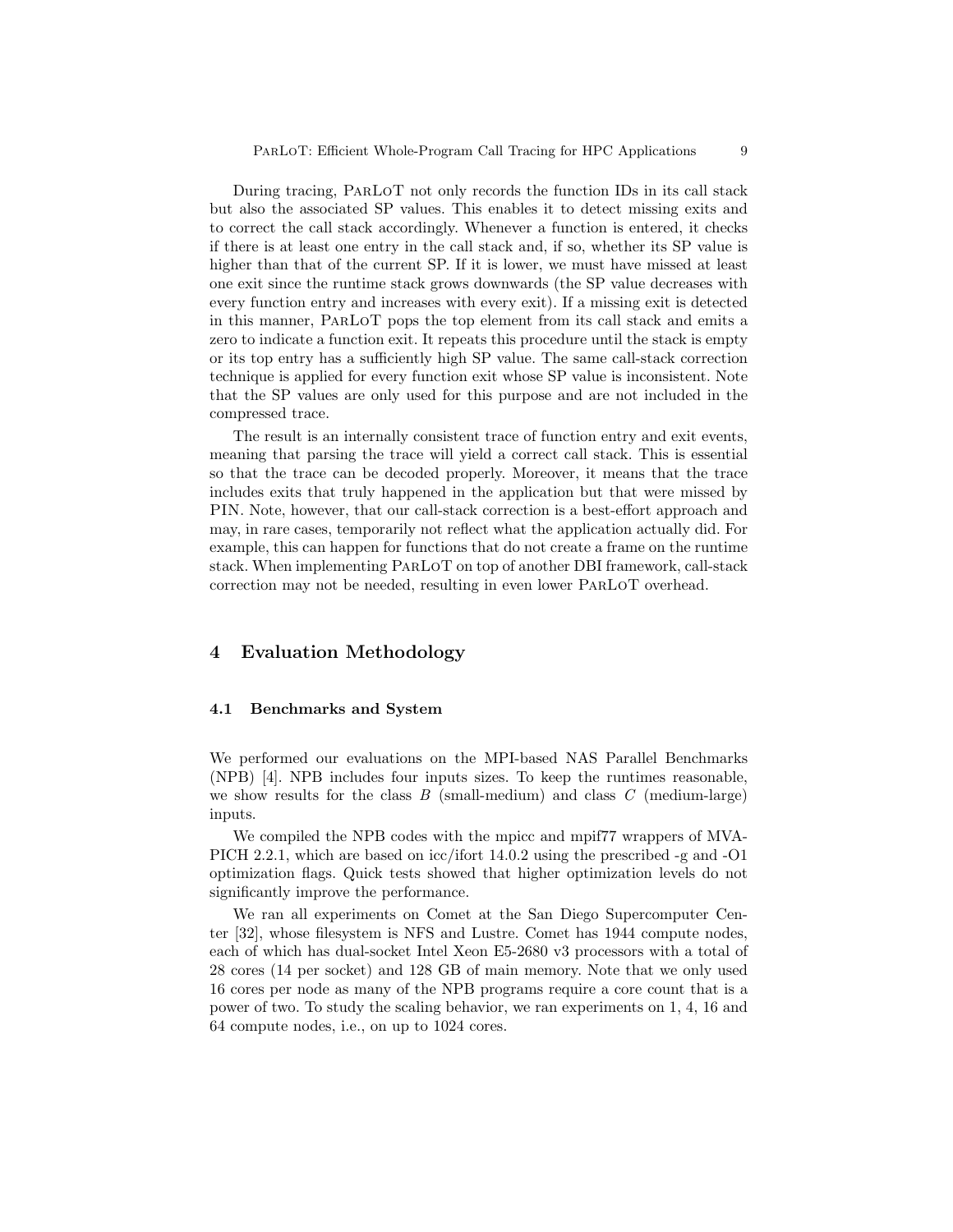### 4.2 Metrics

We use the following metrics to quantify and compare the performance of the tracing tools. Unless otherwise noted, all results are based on the median of three identical experiments.

- The tracing overhead is the runtime of the target application when it is being traced divided by the runtime of the same application without tracing. This lower-is-better ratio measures by how much the tracing (and the compression when enabled) slows down the target application.
- The **tracing bandwidth** is the size of the trace information divided by the application runtime. To make the results easier to compare, we generally list the tracing bandwidth per core, i.e., the tracing bandwidth divided by the number of cores used. This lower-is-better metric is expressed in kilobytes per second (kB/s) per core. It specifies the average needed bandwidth to record the trace data.
- $-$  The **compression ratio** is the size of the uncompressed trace divided by the size of the generated (compressed) trace. This higher-is-better ratio measures the factor by which the compression reduces the trace size. In other words, without compression, the tracing bandwidth would be higher by this factor.

### 4.3 Tracing Tools

We compare our PARLOT tool, implemented on top of PIN 3.5, with CALLgrind 3.13. ParLoT was compiled with gcc 4.9.2 using PIN's make system and CALLGRIND with Valgrind's make system. We created the following versions of ParLoT to evaluate different aspects of its design.

- $-$  **ParLoT(m)** is the normal PARLOT tool configured to only collect functioncall traces from the main image of the application.
- $-$  ParLoT(a) is the normal PARLOT tool configured to collect function-call traces from all images of the application, including library function calls.
- Pin-Init is a crippled version of PARLOT from which the tracing code has been removed. The purpose of Pin-Init is to see how much of the overhead is due to PIN.
- ParLoT-NC is the normal ParLoT tool but with compression disabled. It writes out the captured data in uncompressed form. The purpose of ParLoT-NC is to show the performance impact of the compression.

It proved surprisingly difficult to find a tool that is similar to ParLoT because there appear to be no other tools that generate whole program call traces. In the end, we settled on CALLGRIND as the most similar tool we could find and used it for our comparisons. CALLGRIND is based on the Valgrind DBI tool. It collects function-call graphs combined with performance data to show the user what portion of the execution time has been spent in each function.

Each Callgrind trace file contains a sequence of function names (or their code) plus numerical data for each function on its caller-callee relationship with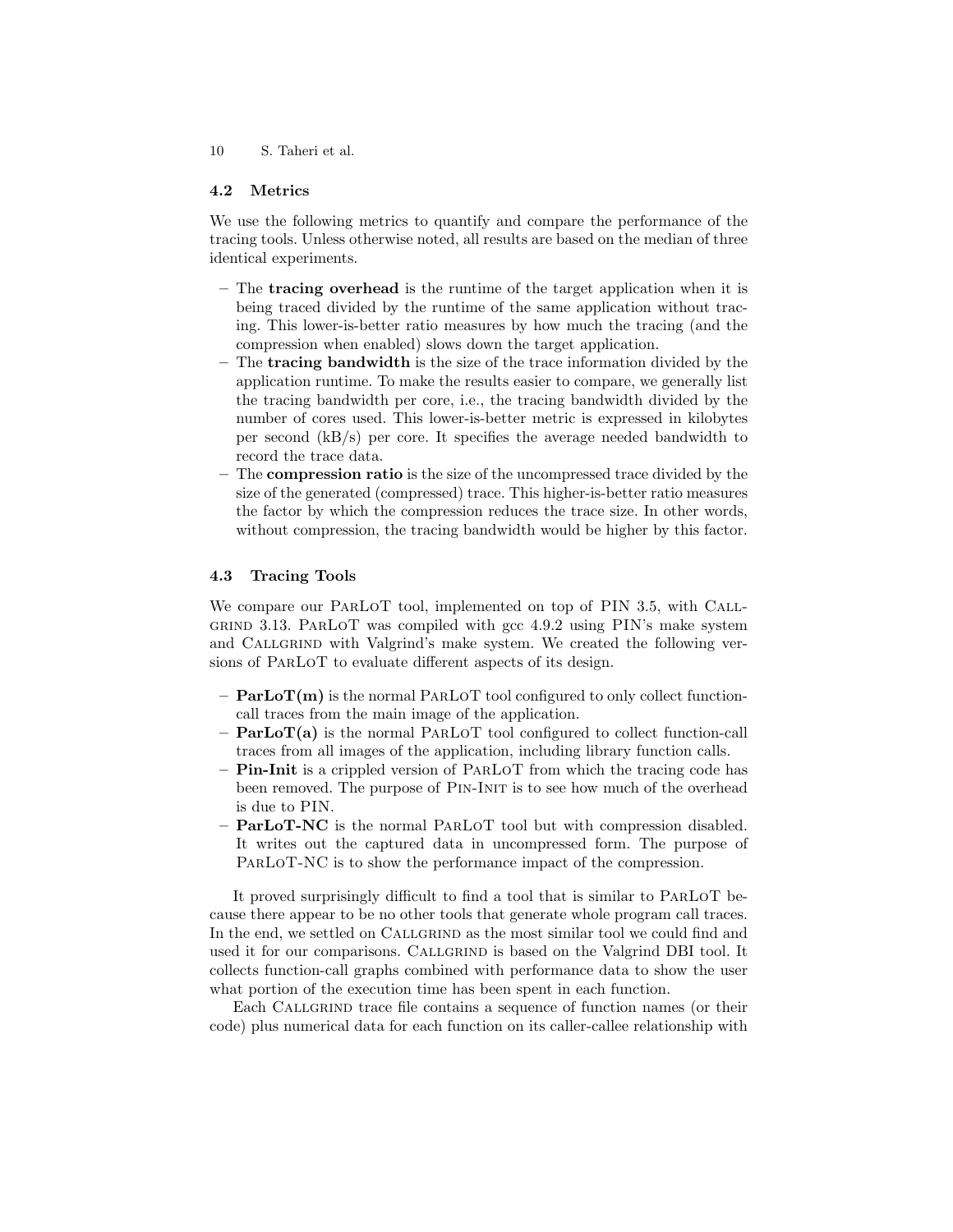other functions. Moreover, it contains cost information for each function in terms of how many machine instructions it read. This information is collected using hardware performance counters. The format of the file is plain ASCII text. Interestingly, all numerical values are expressed relative to previous values, i.e., they are delta (or difference) encoded. This simple form of compression is enabled by default in CALLGRIND.

We believe the information traced by CALLGRIND is reasonably similar to the information traced by  $\text{PARLOT}(M)$ . Whereas CALLGRIND's traces include performance data that ParLoT does not capture, ParLoT records the wholeprogram call trace, which CALLGRIND does not capture. The full function-call trace is a strict superset of the call-graph information that CALLGRIND records because the call graph can be extracted from the function-call trace but not vice versa. In particular, Callgrind cannot recreate the order of the function calls a thread made whereas ParLoT can.

| Input         | Tool      | Nodes<br>#     | bt               | cg               | ep               | ft               | is               | lu  | mg               | sp  | GM      |
|---------------|-----------|----------------|------------------|------------------|------------------|------------------|------------------|-----|------------------|-----|---------|
|               |           | 1              | 1.6              | 1.8              | 2.6              | 2.1              | 2.5              | 1.3 | 2.5              | 1.3 | 1.9     |
|               |           | $\overline{4}$ | 1.8              | 1.9              | 1.9              | 1.7              | 1.8              | 1.8 | 1.5              | 1.7 | 1.8     |
|               | PARLOT(M) | 16             | 2.2              | 2.6              | 2.0              | 1.9              | 1.8              | 2.7 | 2.4              | 2.2 | 2.2     |
|               |           | 64             | 2.1              | 2.2              | 2.4              | 2.0              | 4.3              | 4.4 | 2.0              | 2.1 | 2.5     |
|               |           | AVG            | $1.\overline{9}$ | 2.1              | $\overline{2.2}$ | 1.9              | 2.6              | 2.6 | $\overline{2.1}$ | 1.8 | 2.1     |
|               |           | 1              | 1.8              | 2.7              | 4.2              | 2.8              | 4.2              | 1.7 | 4.8              | 1.7 | 2.8     |
|               |           | $\overline{4}$ | 2.6              | 3.1              | 3.4              | 2.8              | 3.0              | 2.8 | 2.8              | 2.7 | 2.9     |
| B             | PARLOT(A) | 16             | 3.5              | 4.2              | 3.4              | 2.9              | 2.8              | 4.3 | 4.5              | 3.7 | 3.6     |
|               |           | 64             | 3.1              | 3.3              | 3.8              | 3.0              | 5.4              | 4.7 | 3.2              | 3.3 | 3.7     |
|               |           | AVG            | 2.8              | 3.3              | 3.7              | 2.9              | 3.9              | 3.4 | 3.8              | 2.8 | 3.2     |
|               |           | 1              | 8.6              | 6.0              | 8.9              | 10.1             | 2.5              | 7.5 | 3.3              | 6.6 | 6.1     |
|               |           | $\overline{4}$ | 6.0              | 3.6              | 2.9              | 3.5              | 1.5              | 5.2 | 1.2              | 5.8 | 3.2     |
|               | CALLGRIND | 16             | 4.3              | 3.3              | 2.2              | 2.2              | 1.7              | 4.6 | 1.8              | 4.3 | 2.8     |
|               |           | 64             | 2.3              | 2.0              | 1.7              | 2.1              | 4.1              | 4.0 | 1.5              | 2.5 | $2.3\,$ |
|               |           | AVG            | 5.3              | $\overline{3.7}$ | 3.9              | 4.5              | 2.4              | 5.3 | 2.0              | 4.8 | 3.6     |
|               |           | $\overline{1}$ | 1.4              | 1.3              | 2.5              | 1.9              | 2.3              | 1.1 | 1.7              | 1.1 | 1.6     |
|               |           | $\overline{4}$ | 1.6              | 1.7              | 1.8              | 1.6              | 1.7              | 1.3 | 1.8              | 1.4 | 1.6     |
|               | PARLOT(M) | 16             | 1.8              | 2.4              | 2.5              | 1.5              | 1.8              | 2.2 | 2.4              | 1.8 | 2.0     |
|               |           | 64             | 2.2              | 2.7              | 2.4              | 1.6              | 4.5              | 3.4 | 2.4              | 2.2 | 2.6     |
|               |           | AVG            | 1.8              | 2.0              | 2.3              | 1.7              | 2.6              | 2.0 | 2.1              | 1.6 | 1.9     |
|               |           | 1              | 1.5              | 1.6              | 3.2              | 2.0              | 2.8              | 1.2 | 2.5              | 1.2 | 1.9     |
|               |           | $\overline{4}$ | 1.9              | 2.4              | 2.6              | 2.1              | 2.6              | 1.7 | 3.1              | 1.7 | 2.2     |
| $\mathcal{C}$ | PARLOT(A) | 16             | 2.7              | 3.5              | 4.1              | 2.1              | 2.8              | 3.2 | 4.0              | 2.5 | 3.0     |
|               |           | 64             | 3.6              | 4.1              | 4.2              | 2.2              | 5.5              | 4.4 | 4.2              | 3.0 | 3.8     |
|               |           | AVG            | 2.4              | 2.9              | 3.5              | $\overline{2}.1$ | 3.4              | 2.6 | 3.5              | 2.1 | 2.7     |
|               |           | $\overline{1}$ | 8.5              | 4.4              | 13.2 13.1        |                  | $\overline{3.3}$ | 7.9 | 5.9              | 5.1 | 6.9     |
|               |           | $\overline{4}$ | 8.7              | 4.5              | 4.8              | 6.4              | 1.7              | 6.4 | 2.8              | 6.3 | 4.6     |
|               | CALLGRIND | 16             | 6.9              | 3.9              | 3.1              | 2.8              | 1.8              | 6.4 | 2.1              | 6.1 | 3.7     |
|               |           | 64             | 4.4              | 3.5              | 2.1              | 2.5              | 4.2              | 5.2 | 2.1              | 3.8 | 3.3     |
|               |           | AVG            | 7.1              | 4.1              | 5.8              | 6.2              | 2.8              | 6.5 | $\overline{3.2}$ | 5.3 | 4.6     |

Table 1. Overhead added by each tool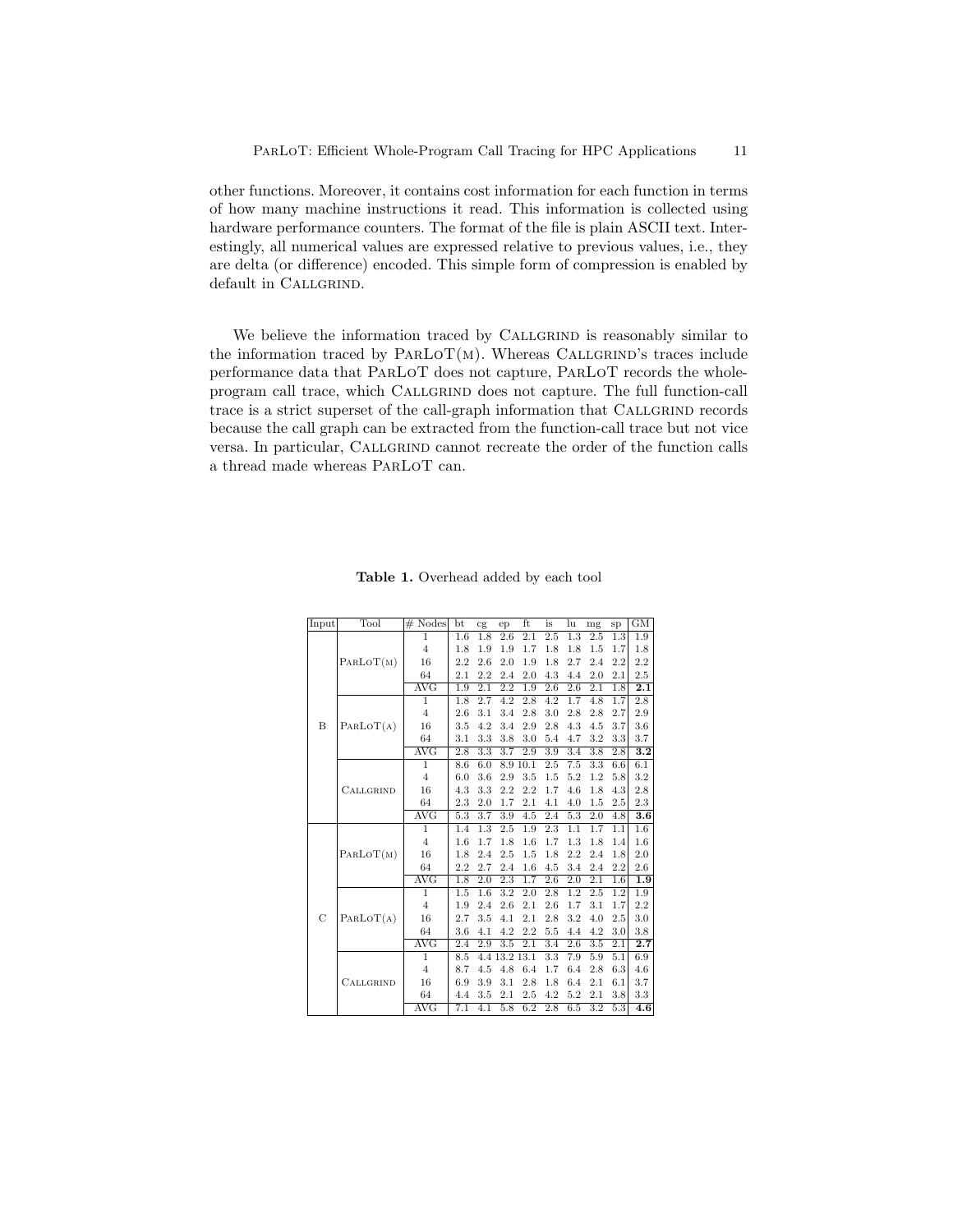

Fig. 2. Average tracing overhead on the NPB applications - Input B



Fig. 3. Average tracing overhead on the NPB applications - Input C

# 5 Results

#### 5.1 Tracing Overhead

Table 1 shows the tracing overhead of  $\text{PARLOT}(M)$ ,  $\text{PARLOT}(A)$ , and CALL-GRIND on each application of the NPB benchmark suite for different node counts. The last column of the table lists the geometric mean over all eight programs. The AVG rows show the average over the four node counts.

On average, both  $PARLOT(M)$  and  $PARLOT(A)$  outperform CALLGRIND. The bolded numbers in Table 1 for input C show that the average overhead is 1.94 for  $\text{PARLOT}(M)$ , 2.73 for  $\text{PARLOT}(A)$ , and 4.63 for CALLGRIND. Figures 2 and 3 show these results in visual form.

The key takeaway point is that the overhead of ParLoT is roughly a factor of two to three, which we believe users may be willing to accept, for example, if it helps them debug their applications. This is promising especially when considering how detailed the collected trace information is and that most of the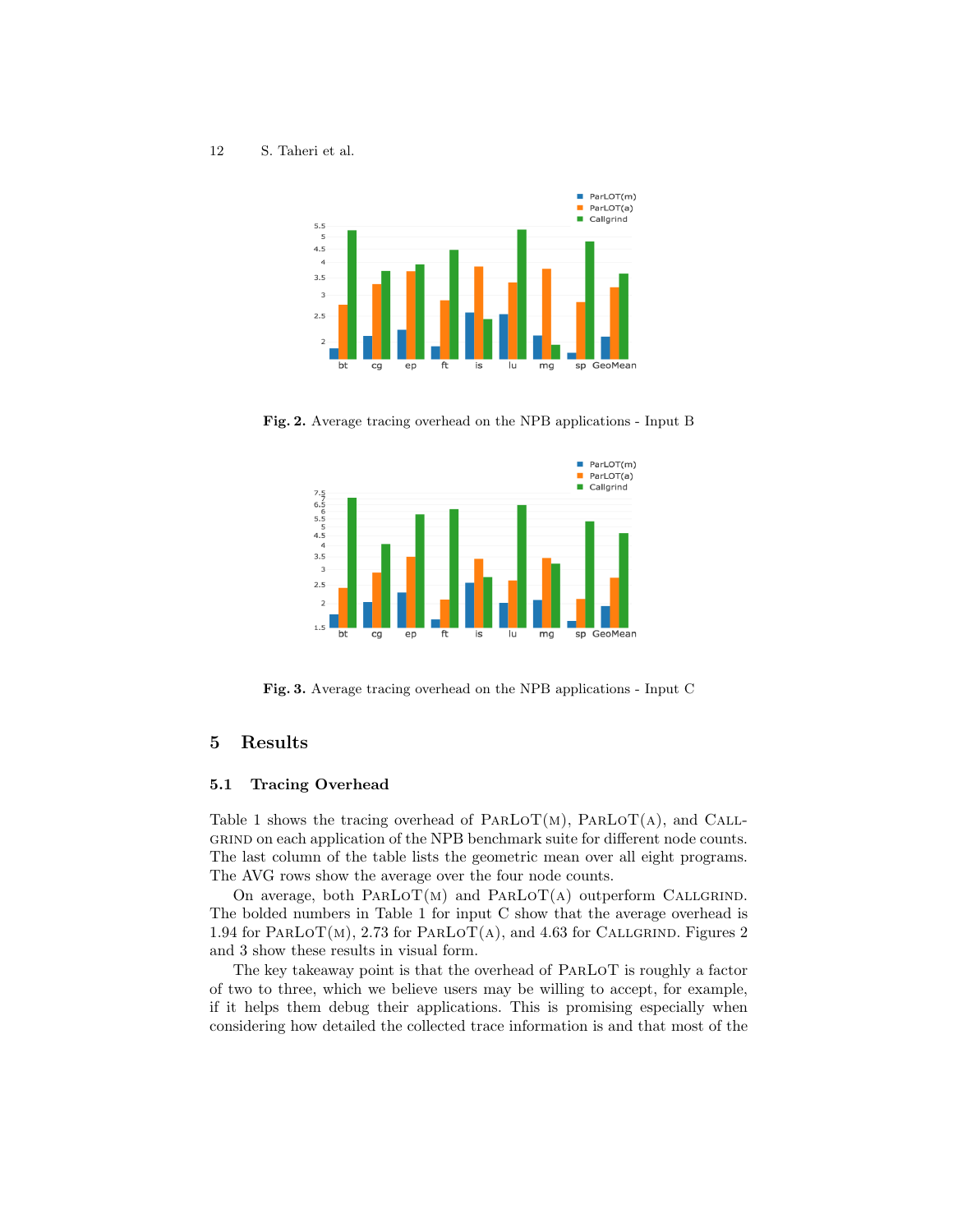| Input         | Tool      | <b>Nodes</b><br># | bt   | cg         | ep                | ft   | is   | lu         | mg   | $_{\rm sp}$ | GM   |
|---------------|-----------|-------------------|------|------------|-------------------|------|------|------------|------|-------------|------|
|               |           | 1                 | 4.7  | 21.9       | 3.8               | 1.5  | 0.8  | 2.4        | 5.6  | 5.4         | 3.7  |
|               |           | $\overline{4}$    | 14.3 | 41.1       | 1.9               | 3.5  | 2.2  | 21.5       | 6.5  | 15.9        | 8.1  |
|               | PARLOT(M) | 16                | 14.3 | 46.6       | 1.5               | 4.9  | 3.4  | 31.8       | 6.5  | 18.6        | 9.4  |
|               |           | 64                | 18.6 | 43.6       | 1.3               | 4.6  | 4.5  | 27.1       | 5.6  | 29.6        | 9.9  |
|               |           | <b>AVG</b>        | 13.0 | 38.3       | 2.1               | 3.6  | 2.7  | 20.7       | 6.1  | 17.4        | 7.8  |
|               |           | 1                 | 48.7 | 89.4       | 47.2              | 45.6 | 60.0 | 53.6       | 60.8 | 54.3        | 56.2 |
|               |           | $\overline{4}$    |      | 61.8 101.2 | 45.2              | 55.1 | 53.2 | 71.1       | 54.9 | 73.6        | 62.7 |
| B             | PARLOT(A) | 16                |      | 74.0 116.9 | 47.4              | 48.9 |      | 47.8 100.9 | 55.8 | 84.6        | 68.0 |
|               |           | 64                |      | 81.8 110.2 | 44.2              | 48.0 |      | 37.8 100.3 | 52.7 | 99.9        | 66.5 |
|               |           | AVG               |      | 66.6 104.4 | 46.0              | 49.4 | 49.7 | 81.5       | 56.0 | 78.1        | 63.3 |
|               |           | 1                 | 1.6  | 7.7        | 7.4               | 4.6  | 39.5 | 2.6        | 34.4 | 2.7         | 6.7  |
|               |           | $\overline{4}$    | 6.5  | 16.0       | 22.1              | 15.7 | 45.5 | 8.6        | 45.5 | 7.8         | 16.3 |
|               | CALLGRIND | 16                | 17.2 | 24.6       | 37.4              | 23.8 | 29.9 | 16.2       | 51.5 | 15.8        | 24.9 |
|               |           | 64                | 26.8 | 27.7       | 45.9              | 25.1 | 11.0 | 17.8       | 45.3 | 20.2        | 25.0 |
|               |           | AVG               | 13.0 | 19.0       | 28.2              | 17.3 | 31.5 | 11.3       | 44.2 | 11.6        | 18.2 |
|               |           | $\mathbf{1}$      | 1.8  | 17.0       | 5.2               | 1.2  | 0.7  | 0.8        | 3.6  | 1.4         | 2.2  |
|               |           | $\overline{4}$    | 7.5  | 44.9       | 3.0               | 2.5  | 2.1  | 20.1       | 7.1  | 13.7        | 7.6  |
|               | PARLOT(M) | 16                | 16.3 | 55.0       | 1.8               | 6.1  | 3.4  | 34.1       | 7.2  | 20.7        | 10.7 |
|               |           | 64                | 17.5 | 61.4       | 1.3               | 5.9  | 4.4  | 38.3       | 5.6  | 26.1        | 10.9 |
|               |           | <b>AVG</b>        | 10.8 | 44.6       | 2.8               | 3.9  | 2.7  | 23.3       | 5.9  | 15.5        | 7.8  |
|               |           | 1                 | 17.8 | 53.4       | $\overline{26.3}$ | 20.9 | 48.3 | 25.3       | 52.6 | 19.5        | 30.0 |
|               |           | $\overline{4}$    | 51.8 | 95.8       | 36.8              | 43.8 | 51.4 | 58.4       | 54.2 | 65.8        | 55.2 |
| $\mathcal{C}$ | PARLOT(A) | 16                |      | 75.4 121.0 | 44.3              | 61.4 |      | 46.9 101.1 |      | 56.5 101.3  | 71.4 |
|               |           | 64                |      | 80.6 135.2 | 43.5              | 46.3 |      | 37.1 117.9 | 54.1 | 99.0        | 69.0 |
|               |           | AVG               |      | 56.4 101.4 | 37.7              | 43.1 | 45.9 | 75.7       | 54.3 | 71.4        | 56.4 |
|               |           | 1                 | 0.4  | 3.1        | 2.0               | 1.1  | 14.6 | 0.7        | 7.0  | 0.8         | 1.9  |
|               |           | $\overline{4}$    | 1.8  | 8.9        | 7.7               | 4.5  | 31.7 | 2.8        | 21.0 | 2.8         | 6.4  |
|               | CALLGRIND | 16                | 6.0  | 15.8       | 22.9              | 10.8 | 26.5 | 7.5        | 39.1 | 7.0         | 13.7 |
|               |           | 64                | 14.3 | 19.6       | 35.8              | 12.2 | 11.1 | 11.9       | 40.7 | 12.8        | 17.4 |
|               |           | AVG               | 5.6  | 11.8       | 17.1              | 7.1  | 21.0 | 5.7        | 26.9 | 5.8         | 9.8  |

Table 2. Required bandwidth per core (kB/s)

overhead is due to PIN (see §5.4). Note that ParLoT's overhead is typically lower than that of CALLGRIND, which collects less information.

The overhead of ParLoT increases as we scale the applications to more compute nodes. However, the increase is quite small. Going from 16 to 1024 cores, a 64-fold increase in parallelism, only increases the average overhead by between 1.3- and 2.1-fold. In contrast, Callgrind's overhead decreases with increasing node count, making it more scalable. Having said that, CALLGRIND's overhead is larger for the C inputs whereas ParLoT's overhead is larger for the smaller B inputs. In other words, ParLoT scales better to larger inputs than CALLGRIND.

ParLoT's scaling behavior can be explained by correlating it with the expected function-call frequency. When distributing a fixed problem size over more cores, each core receives less work. As a consequence, less time is spent in the functions that process the work, resulting in more function calls per time unit, which causes more work for ParLoT. In contrast, when distributing a larger problem size over the same number of cores, each core receives more work. Hence, more time is spent in the functions that process the work, resulting in fewer function calls per time unit, which causes less work for ParLoT and therefore less tracing overhead. Hence, we believe ParLoT's overhead to be even lower on long-running inputs, which is where our tracing technique is needed the most.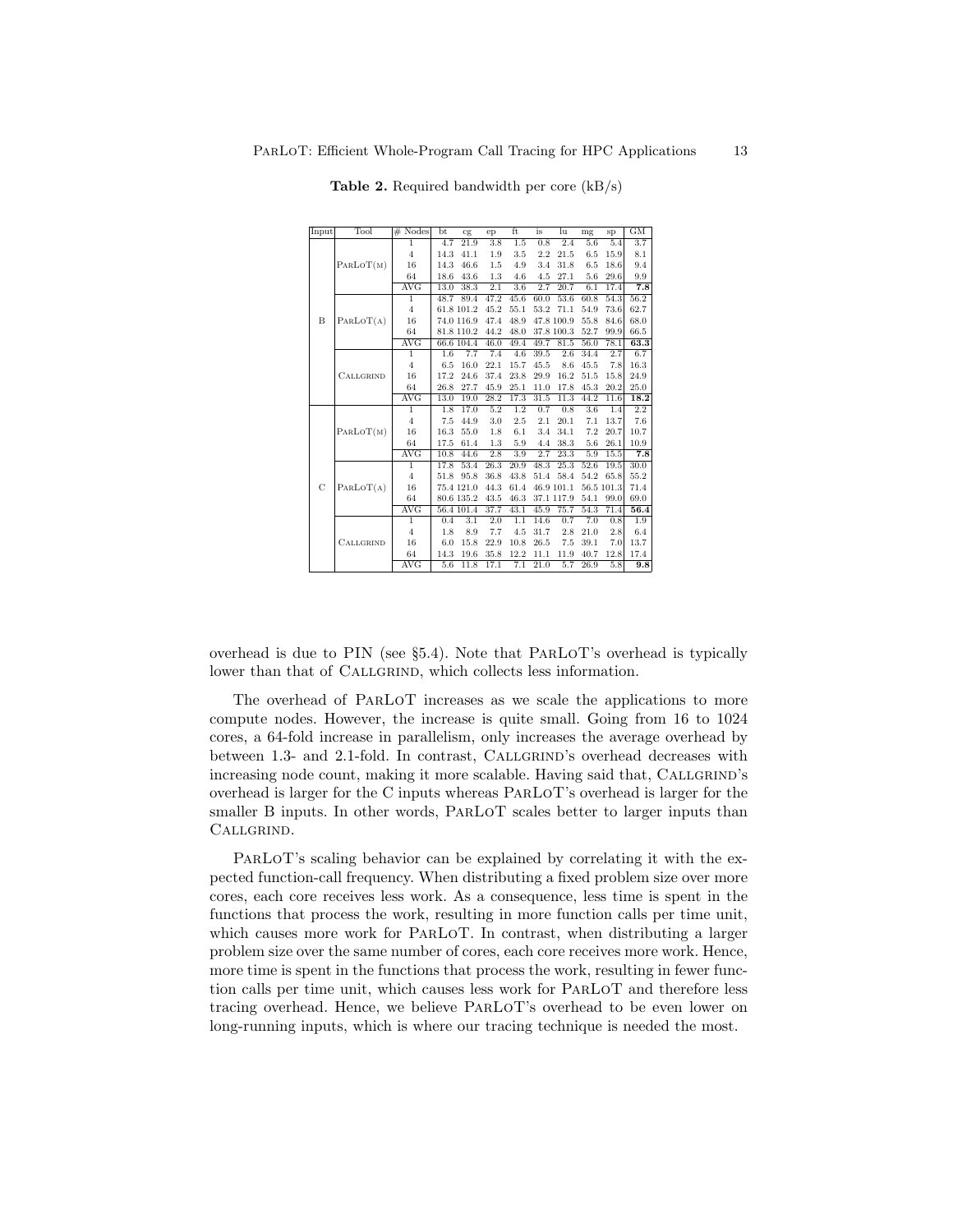

Fig. 4. Average required bandwidth per core (kB/s) on the NPB applications - Input B



Fig. 5. Average required bandwidth per core (kB/s) on the NPB applications - Input C

In summary, ParLoT's overhead is in the single digits for all evaluated applications and configurations, including for 1024-core runs. It appears to scale reasonably to larger node counts and well to larger problem sizes.

## 5.2 Required Bandwidth

Table 2, Fig. 4 and Fig. 5 show how much trace bandwidth each tool requires during the application execution. On average,  $PARLOT(M)$  requires less bandwidth than CALLGRIND, especially for smaller inputs.  $PARLOT(A)$ 's bandwidth is much higher as it collects call information from all images and not just the main image like  $\text{PARLOT(M)}$  does.

We see that the required bandwidth for different input sizes of the NPB applications are almost equal in ParLoT. According to the NPB documentation, the number of iterations for inputs B and C are the same for all applications. They only differ in the number of elements or the grid size. It is clear that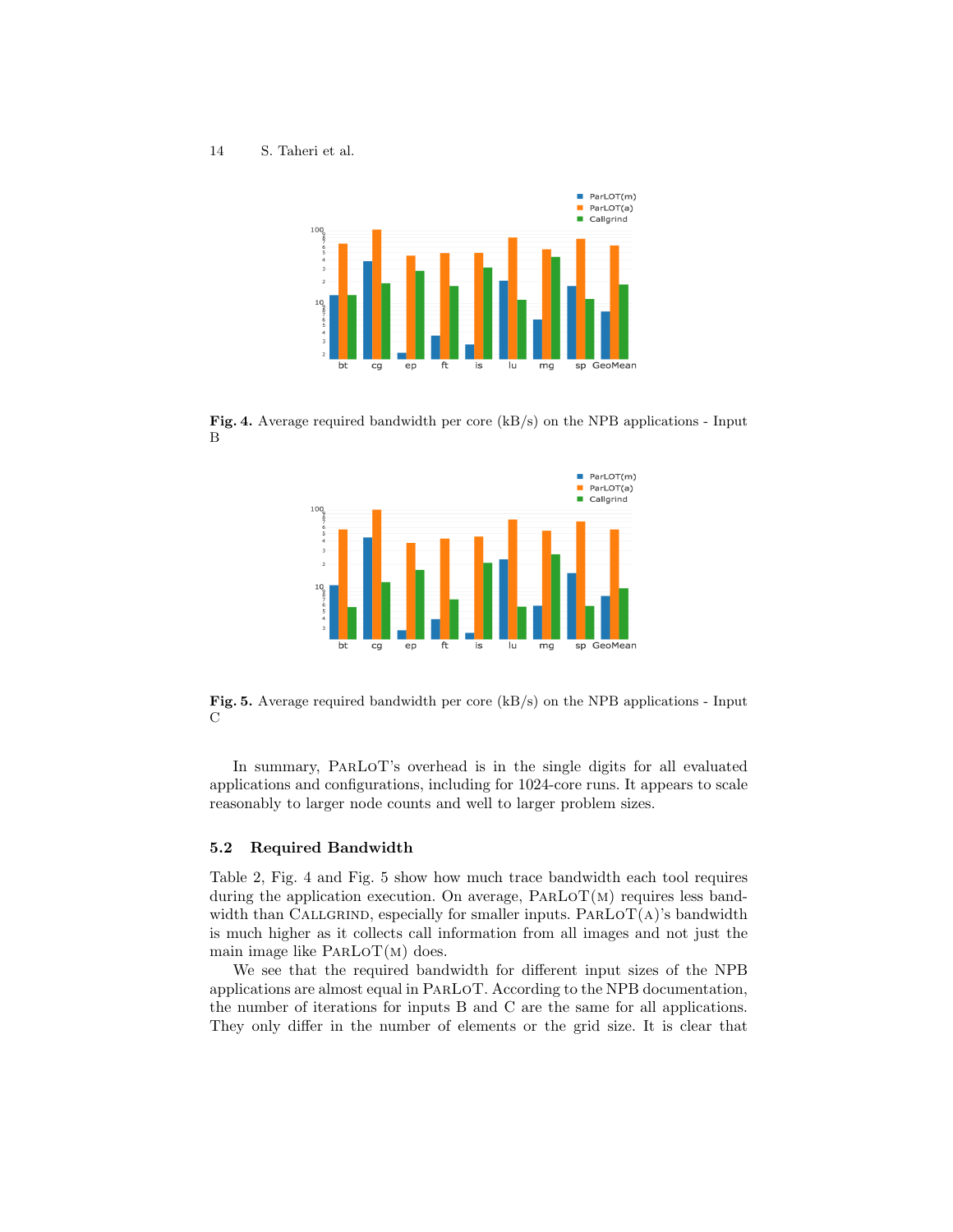

Fig. 6. Average compression ratio of ParLoT on the NPB applications - Input B



Fig. 7. Average compression ratio of ParLoT on the NPB applications - Input C

the required bandwidth of ParLoT is independent of the problem size, unlike CALLGRIND, where the input size has a linear impact on the results.

#### 5.3 Compression Ratio

Table 3 shows the compression ratios for all configurations and inputs. On average, ParLoT stores between half a kilobyte and a kilobyte of trace information in a single byte. We observe that the average compression ratio for  $\text{PARLOT}(A)$ on input C is 644.3, and its corresponding required bandwidth from Table 2 is 56.4 kB/s. This means ParLoT can collect more than 36 MB worth of data per core per second while only needing 56 kB/s of the system bandwidth, leaving the rest of the available bandwidth to the application. In comparison, CALLGRIND collects less than 100 kB of data but still adds more overhead compared to either  $PARLOT(A)$  or  $PARLOT(M)$ . The average amount of trace data that can be collected by  $\text{PARLOT}(A)$  is **360x** (85x for  $\text{PARLOT}(M)$ ) larger than that for CALLGRIND. In the best observed case, the compression ratio of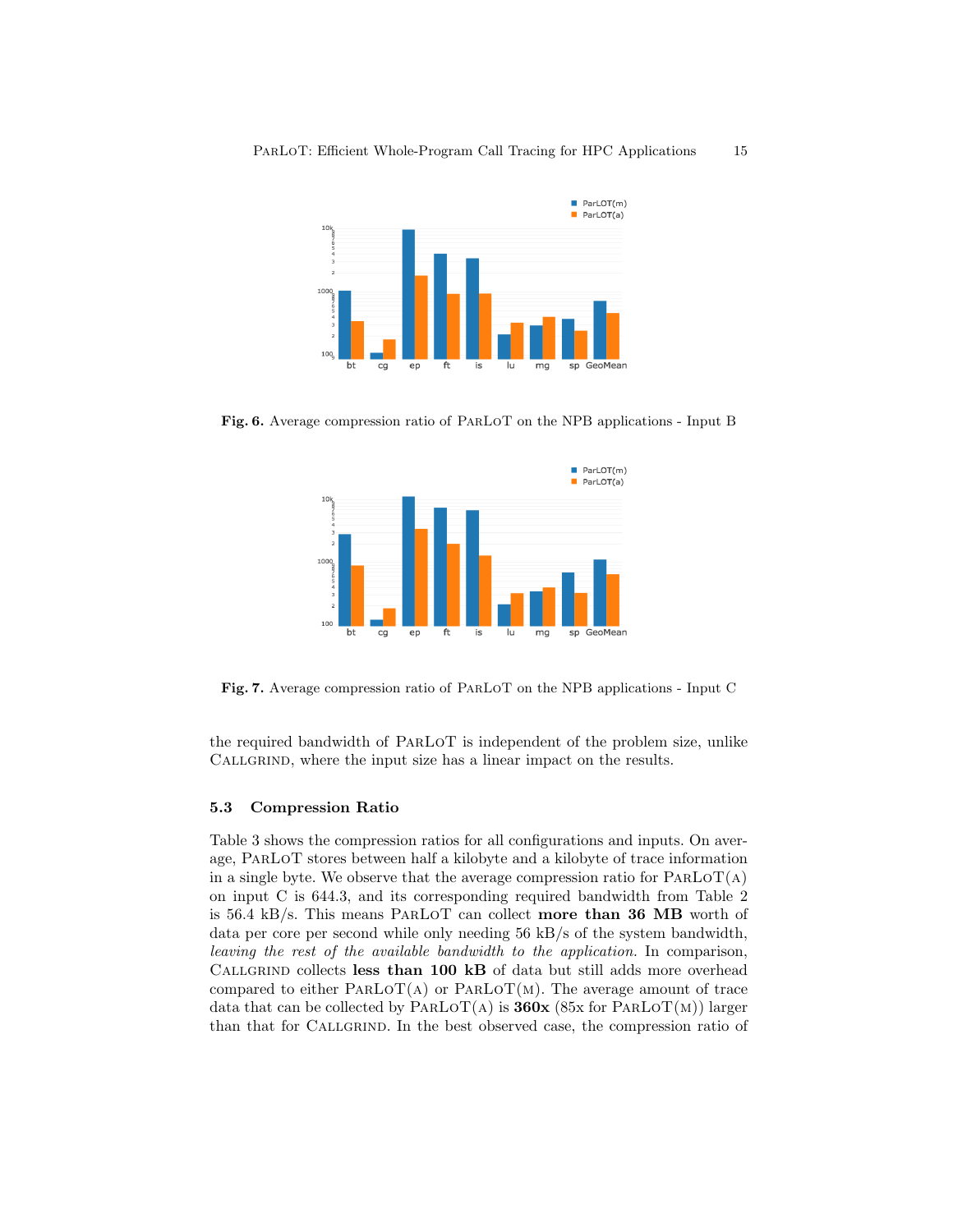ParLoT exceeds 21000. This is particularly impressive because it was achieved with relatively low overhead and incremental on-the-fly compression. Generally, the compression ratios of  $\text{PARLOT}(M)$  are higher than those of  $\text{PARLOT}(A)$ because the variety of distinct function calls on the main image is smaller than when tracing all images, thus compression performs better on  $\text{PARLOT}(M)$ . Also by looking at Fig. 4, Fig. 5, Fig. 6 and Fig. 7, we find EP to have the highest compression ratio of the NPB applications. At the same time, it has the minimum required bandwidth. The opposite is true for CG, which exhibits the lowest compression ratio and the highest required bandwidth. CG is a conjugate gradient method with irregular memory accesses and communications whereas EP is an embarrassingly parallel random number generator. CG's whole-program trace contains a larger number of distinct calls and more complex patterns than that of EP, thus resulting in a higher bandwidth and lower compression ratio.

ParLoT's compression mechanism works better on larger input sizes because larger inputs tend to result in longer streams of similar function calls (e.g., a call that is made for every processed element).

| Table 3. Compression ratio |  |  |  |
|----------------------------|--|--|--|
|----------------------------|--|--|--|

| Input         | Tool      | Nodes<br># | bt     | cg    | ep                               | ft          | is          | lu    | mg    | sp     | GМ          |
|---------------|-----------|------------|--------|-------|----------------------------------|-------------|-------------|-------|-------|--------|-------------|
|               |           | 1          | 3035.9 |       | 94.4 12 456.2 12 173.5           |             | 9718.4      | 167.7 | 99.1  | 878.3  | 1255.2      |
|               |           | 4          | 586.6  |       | 82.5 10 368.4                    | 1737.1      | 909.2       | 140.3 | 255.0 | 338.2  | 559.4       |
|               | PARLOT(M) | 16         | 346.7  | 113.3 | 8563.9                           | 1077.4      | 1 200.6     | 179.0 | 387.6 | 123.0  | 496.8       |
|               |           | 64         | 252.2  | 147.8 | 7611.0                           | 1 1 2 2.6   | 1908.0      | 366.8 | 437.3 | 152.9  | 591.1       |
| B             |           | <b>AVG</b> | 1055.4 | 109.5 | 9749.9                           | 4027.6      | 3434.0      | 213.5 | 294.7 | 373.1  | 725.6       |
|               |           |            | 514.5  | 137.4 | 3335.8                           | 1226.7      | 543.2       | 314.6 | 260.9 | 303.9  | 500.2       |
|               |           | 4          | 315.7  | 137.2 | 1 2 6 6.9                        | 436.2       | 316.2       | 287.3 | 329.6 | 199.7  | 330.7       |
|               | PARLOT(A) | 16         | 226.9  | 181.6 | 1246.7                           | 1026.5      | 927.1       | 299.3 | 469.3 | 171.5  | 430.4       |
|               |           | 64         | 329.2  | 247.3 | 1394.1                           | 1043.9      | 1984.6      | 410.3 | 548.5 | 307.2  | 597.6       |
|               |           | <b>AVG</b> | 346.6  | 175.9 | 1810.9                           | 933.3       | 942.8       | 327.9 | 402.1 | 245.6  | 464.7       |
|               |           | 1          | 8619.0 |       | 111.2 13 068.0 21 335.6 21 856.5 |             |             | 350.0 | 247.4 | 1977.4 | 2371.4      |
|               |           | 4          | 1910.6 |       | 110.5 12 418.7                   | 6520.3      | 2 2 5 6 . 6 | 112.8 | 268.0 | 472.7  | 928.2       |
|               | PARLOT(M) | 16         | 580.8  |       | 133.2 11 017.4                   | 1 2 3 9 . 3 | 1347.9      | 164.5 | 396.9 | 143.1  | 582.8       |
|               |           | 64         | 322.8  | 131.9 | 9 1 5 5 .0                       | 1 0 6 5 . 1 | 1896.3      | 223.7 | 465.7 | 168.9  | 585.7       |
| $\mathcal{C}$ |           | AVG        | 2858.3 |       | 121.7 11 414.7                   | 7540.1      | 6839.3      | 212.7 | 344.5 | 690.5  | 1117.0      |
|               |           | 1          | 2579.4 | 181.8 | 7377.0                           | 5143.1      | 1520.4      | 408.2 | 314.8 | 650.7  | 1 1 0 7 . 4 |
|               |           | 4          | 448.6  | 161.3 | 3194.6                           | 1062.9      | 527.3       | 274.7 | 319.4 | 237.4  | 477.4       |
|               | PARLOT(A) | 16         | 285.1  | 185.7 | 1765.5                           | 588.9       | 1 1 0 6 .3  | 273.6 | 467.4 | 141.7  | 426.9       |
|               |           | 64         | 290.0  | 214.7 | 1512.9                           | 1237.3      | 2038.7      | 329.0 | 496.2 | 270.8  | 565.8       |
|               |           | AVG        | 900.8  | 185.9 | 3462.5                           | 2008.1      | 1298.2      | 321.4 | 399.4 | 325.2  | 644.4       |

#### 5.4 Overheads

Table 4 presents the average overhead added to each application for different versions of ParLoT. Last rows of each section of this table present the geometric mean. This information captures how much each phase of ParLoT slows down the native execution.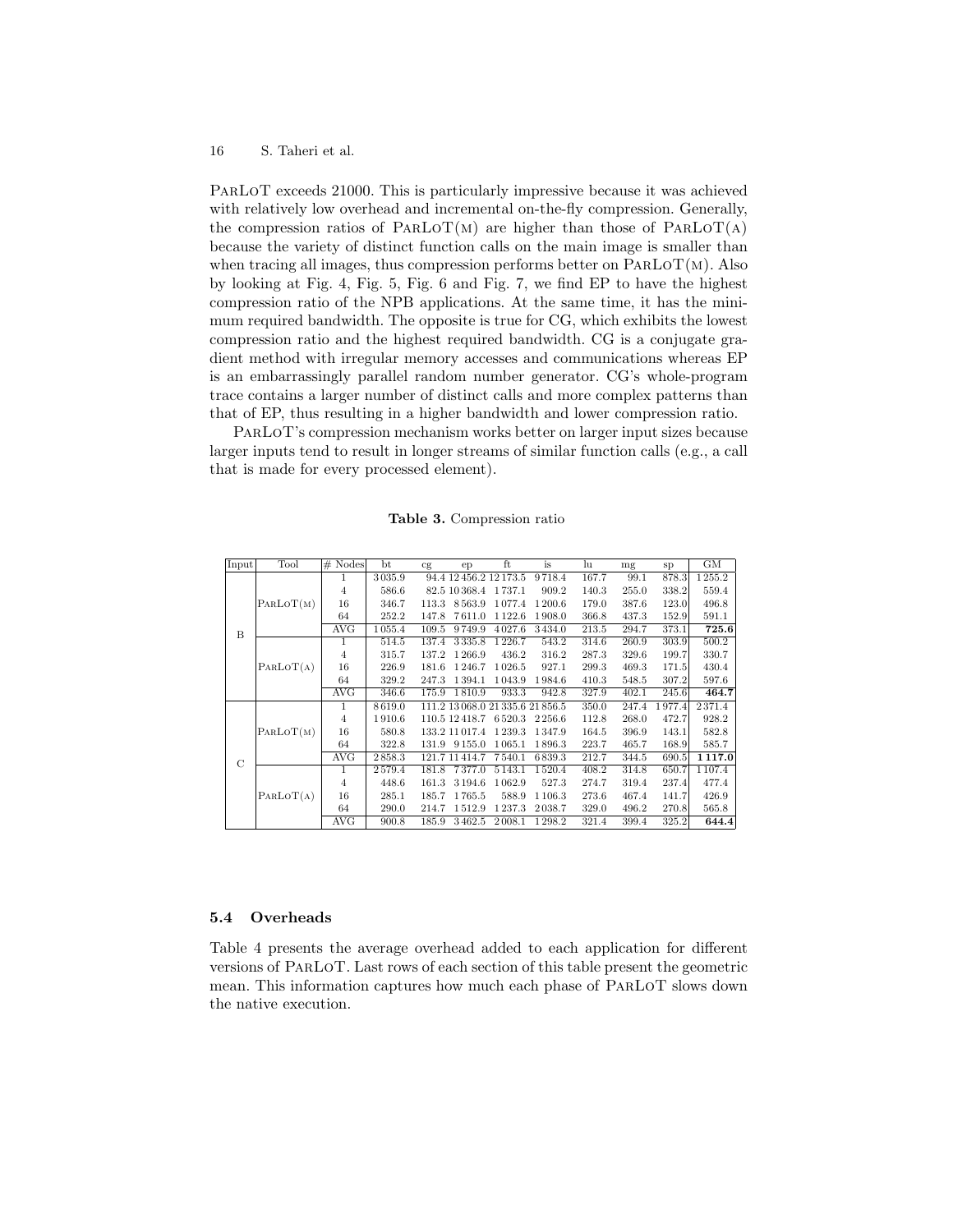| Input: B | Nodes:                                                                                                         |                  |                                                                                                                       |                                                                       |                                        |                             |                  |                                      | $\frac{6}{1}$                          |                                                                                                                                                                                                                                                                                                                                                                                      |                                          | 64                                        |                  |
|----------|----------------------------------------------------------------------------------------------------------------|------------------|-----------------------------------------------------------------------------------------------------------------------|-----------------------------------------------------------------------|----------------------------------------|-----------------------------|------------------|--------------------------------------|----------------------------------------|--------------------------------------------------------------------------------------------------------------------------------------------------------------------------------------------------------------------------------------------------------------------------------------------------------------------------------------------------------------------------------------|------------------------------------------|-------------------------------------------|------------------|
|          |                                                                                                                |                  | oetail Tools: Pin-Init Parlot Parlot-NC Pin-Init Parlot Parlot-NC Pin-Init Parlot Parlot-NC Pin-Init Parlot Parlot-NC |                                                                       |                                        |                             |                  |                                      |                                        |                                                                                                                                                                                                                                                                                                                                                                                      |                                          |                                           |                  |
|          | bt                                                                                                             |                  |                                                                                                                       |                                                                       | $\frac{1}{1}$                          | $\frac{1}{1}$               | 5.0              |                                      |                                        |                                                                                                                                                                                                                                                                                                                                                                                      |                                          |                                           | 3.5              |
|          |                                                                                                                | $\frac{1}{1}$ .7 | $1.8601$<br>$1.801$                                                                                                   | $\frac{6}{5}$ $\frac{1}{2}$ $\frac{3}{2}$ $\frac{4}{5}$ $\frac{1}{2}$ | $\frac{8}{1}$ . 9                      | $\frac{8}{1}$ $\frac{8}{8}$ |                  | $2.740$<br>$2.40$                    | $2.1098$<br>$2.1098$                   | 0 4 0 2<br>5 4 3 2                                                                                                                                                                                                                                                                                                                                                                   | 8. 3. 9. 9. 9.<br>1. 9. 9. 9. 9.         | $\frac{1}{2}$ $\frac{1}{2}$ $\frac{3}{2}$ | 4.6              |
|          |                                                                                                                | 2.9              |                                                                                                                       |                                                                       |                                        |                             | 2.3              |                                      |                                        |                                                                                                                                                                                                                                                                                                                                                                                      |                                          |                                           | 2.6              |
|          |                                                                                                                | $\frac{8}{1}$    |                                                                                                                       |                                                                       |                                        | $\overline{1.7}$            | 2.7              |                                      |                                        |                                                                                                                                                                                                                                                                                                                                                                                      |                                          | ੁ                                         | 2.1              |
| Main     | E E # # #                                                                                                      | 2.4              |                                                                                                                       | $\begin{array}{c} 4.8 \\ 1.4 \end{array}$                             | Ξ                                      | $\overline{1.1}$            | 2.0              |                                      | $\overline{1.7}$                       | $1.8\,$                                                                                                                                                                                                                                                                                                                                                                              | 4.5                                      | <u>್ಷ</u>                                 | 5.7              |
|          |                                                                                                                | $\mathbb{C}^2$   | $2.\frac{4}{1}.3$                                                                                                     |                                                                       | $\overline{11}$                        | $\overline{1.7}$            | 2.2              | $2.767$<br>$2.767$                   | $2.\,7$<br>2.4                         | 3.6                                                                                                                                                                                                                                                                                                                                                                                  |                                          | 4.3                                       | $\overline{6}$   |
|          |                                                                                                                | 2.5              | 2.5                                                                                                                   | $2.7$<br>2.4                                                          | 1.5                                    | $\frac{5}{1}$               | 1.5              |                                      |                                        | $2.6\,$                                                                                                                                                                                                                                                                                                                                                                              | $\frac{0}{11}$                           | $\frac{0}{2}$                             | 1.8              |
|          | $\frac{\text{N}}{\text{g}}$ $\frac{\text{N}}{\text{g}}$                                                        | 1.3              | 1.3                                                                                                                   |                                                                       | 1.7                                    | 1.7                         | 3.5              |                                      | $\overline{2.1}$                       | 2.3                                                                                                                                                                                                                                                                                                                                                                                  | 1.9                                      | 2.0                                       | 2.5              |
|          |                                                                                                                | 1.8              | $\frac{0}{1}$                                                                                                         | $\frac{1}{4}$                                                         | $\frac{1}{2}$                          | $\frac{1}{1}$               | 2.9              | 2.3                                  | $\overline{2.1}$                       | 3.0                                                                                                                                                                                                                                                                                                                                                                                  | 2.4                                      | 2.5                                       | 3.3              |
|          | ď                                                                                                              | $\overline{1.7}$ |                                                                                                                       |                                                                       |                                        |                             | $\overline{6.1}$ |                                      |                                        |                                                                                                                                                                                                                                                                                                                                                                                      |                                          | 3.1                                       |                  |
|          |                                                                                                                | 2.6              | $1.8$<br>$2.7$<br>$4.1$<br>$2.7$                                                                                      | $\begin{array}{c} 6.1 \\ 3.8 \end{array}$                             | n x - - - - - - - -<br>N N N N N N N N | $\frac{5}{3}$ .0            | 4.4              | a o a a o o o a a<br>a d a d a d a d | n o o o o o o o o<br>o o o o o o o o o | $\overline{0}$ $\overline{1}$ $\overline{4}$ $\overline{5}$ $\overline{0}$ $\overline{1}$ $\overline{4}$ $\overline{5}$ $\overline{0}$ $\overline{1}$ $\overline{4}$ $\overline{5}$ $\overline{0}$ $\overline{1}$ $\overline{4}$ $\overline{5}$ $\overline{0}$ $\overline{1}$ $\overline{4}$ $\overline{5}$ $\overline{0}$ $\overline{1}$ $\overline{4}$ $\overline{5}$ $\overline{$ | 8 8 9 1 1 1 2 4 5 6<br>8 9 1 1 2 3 4 5 6 |                                           | $\frac{5}{7}$ .3 |
|          |                                                                                                                | 4.3              |                                                                                                                       | 22.2                                                                  |                                        |                             | $\overline{7}1$  |                                      |                                        |                                                                                                                                                                                                                                                                                                                                                                                      |                                          | $3.\overline{8}$                          |                  |
|          | $\begin{array}{c} 60 \\ 60 \\ 64 \\ \hline \end{array} \oplus \begin{array}{c} 12 \\ 14 \\ \hline \end{array}$ | 2.8              |                                                                                                                       | $6.8\,$                                                               |                                        | $3.79$<br>$2.9$             | 3.8              |                                      |                                        |                                                                                                                                                                                                                                                                                                                                                                                      |                                          | 3.0                                       |                  |
| ₹        |                                                                                                                | $\frac{4}{4}$    |                                                                                                                       | $\overline{7.0}$                                                      |                                        |                             | 3.4              |                                      |                                        |                                                                                                                                                                                                                                                                                                                                                                                      |                                          | 5.4                                       |                  |
|          |                                                                                                                | $\overline{11}$  | $4.77$<br>$4.77$<br>$4.7$                                                                                             | 2.3                                                                   |                                        |                             | 4.8              |                                      |                                        |                                                                                                                                                                                                                                                                                                                                                                                      |                                          |                                           | 23.4             |
|          |                                                                                                                | $4.8$            |                                                                                                                       | 5.3                                                                   |                                        | $2.700$<br>$2.700$          | 3.0              |                                      |                                        | 5.2                                                                                                                                                                                                                                                                                                                                                                                  |                                          | 4.730                                     |                  |
|          | $_{\rm sp}^{\rm sp}$                                                                                           | 1.7              |                                                                                                                       |                                                                       |                                        |                             |                  |                                      |                                        |                                                                                                                                                                                                                                                                                                                                                                                      |                                          |                                           | $3.2$<br>11.6    |
|          | E                                                                                                              | 2.7              | $\overline{2.7}$                                                                                                      | r<br>ນລ້                                                              | 2.6                                    | 2.8                         | $\frac{4.5}{4}$  | 3.4                                  | 3.6                                    | 6.0                                                                                                                                                                                                                                                                                                                                                                                  | 3.5                                      | 3.6                                       | $\frac{1}{4}$    |
|          |                                                                                                                |                  |                                                                                                                       |                                                                       |                                        |                             |                  |                                      |                                        |                                                                                                                                                                                                                                                                                                                                                                                      |                                          |                                           |                  |

PARLOT: Efficient Whole-Program Call Tracing for HPC Applications 17

Table 4. Tracing overhead of versions of PARLOT- Input B Table 4. Tracing overhead of versions of ParLoT- Input B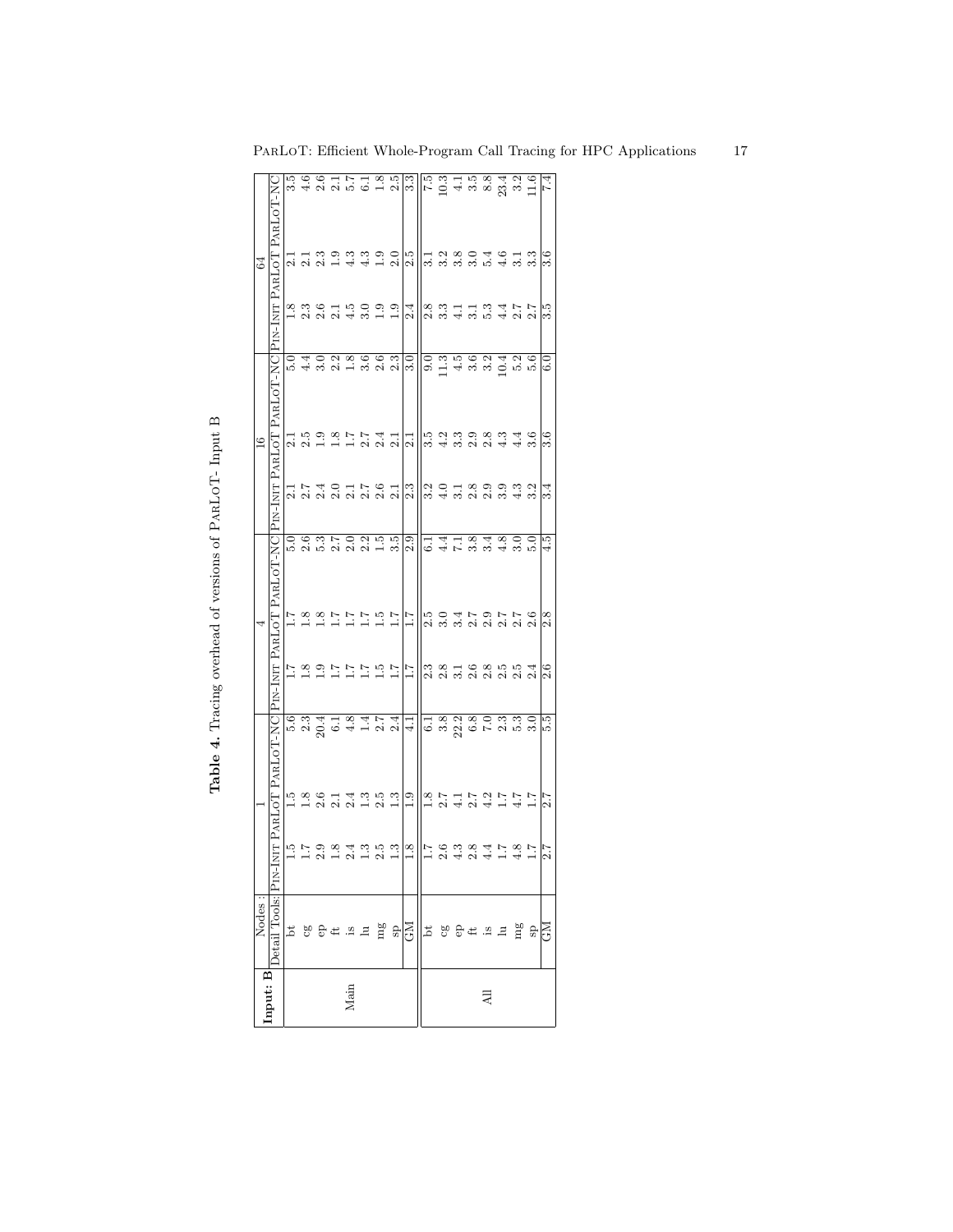

Fig. 8. Variability of ParLoT(m) overhead on 16 nodes - Input B

In general, one expects the following inequality to hold: the overhead of Pin-Init should be less than that of ParLoT, which should be less than that of ParLoT-NC. This is not always the case because of the non-deterministic runtimes of the applications. In fact, the variability across three runs of each experiment is shown in Fig. 8 where we present the minimum, maximum and median overheads. These overheads are for input size B and 16 nodes. This variability explains the seeming inconsistencies in Table 4.

On average, PIN-INIT adds an overhead of 3.28 and  $PARLOT(A)$  adds an overhead of 3.42. This means that **almost 96% of ParLoT(a)'s overhead** is due to PIN. The results of  $\text{PARLOT}(M)$  and other inputs follow the same pattern as shown in Fig. 11 and 12. The overhead that ParLoT (excluding the overhead of PIN-INIT) adds to the applications is very small. If we were to switch to a different instrumentation tool that is not as general as PIN but more lightweight, the overhead would potentially reduce drastically.

### 5.5 Compression Impact

Fig. 9 and Fig. 10 show the overhead breakdown of ParLoT-NC, which illustrate the impact of compression. They also highlight the importance of incorporating compression directly in the tracing tool. On average, ParLoT-NC slows down the application execution almost  $2x$  more than  $\text{PARLOT}(A)$ . The average overhead across Table 4 for  $\text{PARLOT}(A)$  is **3.4**. The corresponding factor for PARLOT-NC is  $6.6$ . The numbers of PARLOT(M) and input C follow the same pattern. For example, ParLoT-NC slows down the application execution almost  $1.66x$  more than  $\text{PARLOT}(M)$ .

Clearly, compression not only lowers the storage requirement but also the overhead. This is important as it shows that the extra computation to perform the compression is more than amortized by the reduction in the amount of data that need to be written out.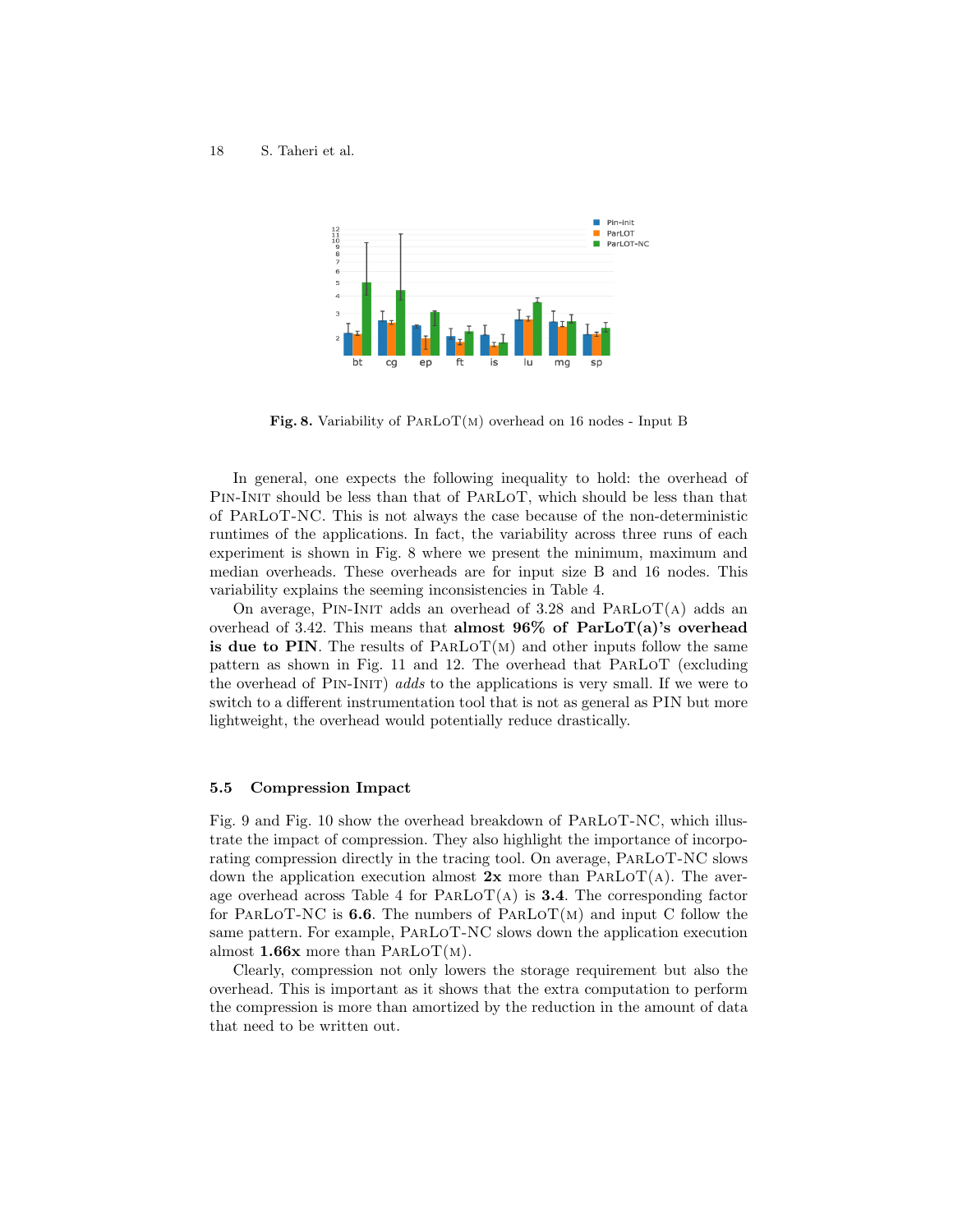

Fig. 9. ParLoT-NC tracing overhead breakdown - Input B



Fig. 10. ParLoT-NC tracing overhead breakdown - Input C

This result validates our approach and highlights that incremental, on-thefly compression is likely essential to make whole-program tracing possible at low overhead.

# 6 Discussion and Conclusion

In this paper, we present ParLoT, a portable low overhead dynamic binary instrumentation-based whole-program tracing approach that can support a variety of dynamic program analyses, including debugging. Key properties of Par-LoT include its on-the-fly trace collection and compression that reduces timing jitter, I/O bandwidth, and storage requirements to such a degree that wholeprogram call/return traces can be collected efficiently even at scale.

We evaluate various versions of PARLOT created by disabling/enabling compression, not collecting any traces, etc. In order to provide an intuitive comparison against a well known tool, we also compare ParLoT to Callgrind. Our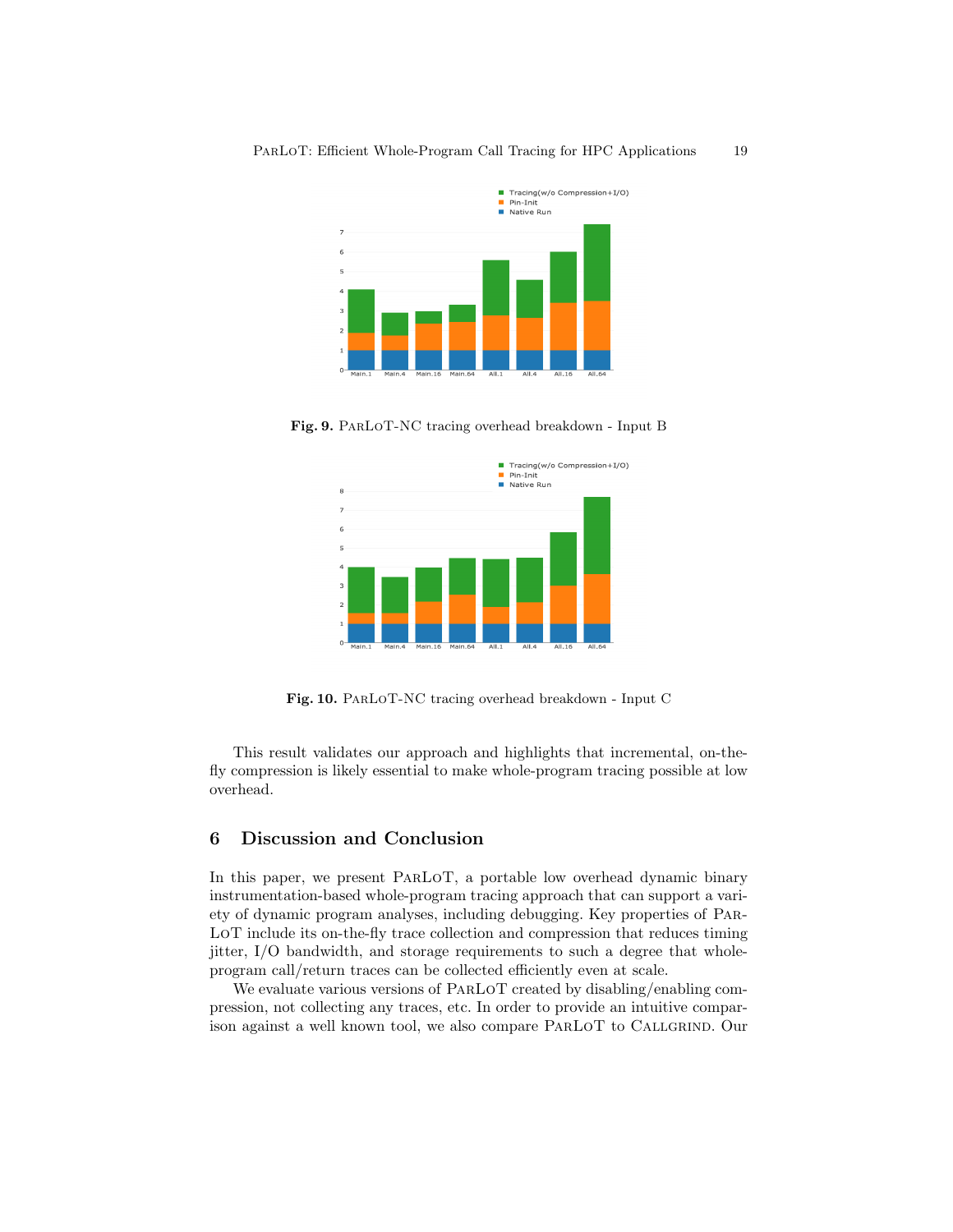

Fig. 11. Tracing overhead breakdown - Input B



Fig. 12. Tracing overhead breakdown - Input C

metrics include the tracing overhead, required bandwidth, achieved compression ratio, initialization overhead, and the overall impact of compression. Detailed evaluations on the NAS parallel benchmarks running on up to 1024 cores establish the merit of our tool and our design decisions. ParLoT can collect more than 36 MB worth of data per core per second while only needing 56 kB/s of bandwidth and slowing down the application by 2.7x on average. These results are highly promising in terms of supporting whole program tracing and debugging, in particular when considering that most of the overhead is due to the DBI tool and not ParLoT.

The traces collected by ParLoT cut through the entire stack of heterogeneous (MPI, OpenMP, PThreads) calls. This permits a designer to project these traces onto specific APIs of interest during program analysis, visualization, and debugging.

A number of improvements to ParLoT remain to be made. These include allowing users to selectively trace at specific interfaces: doing so can further increase compression efficiency by reducing the variety of function calls to be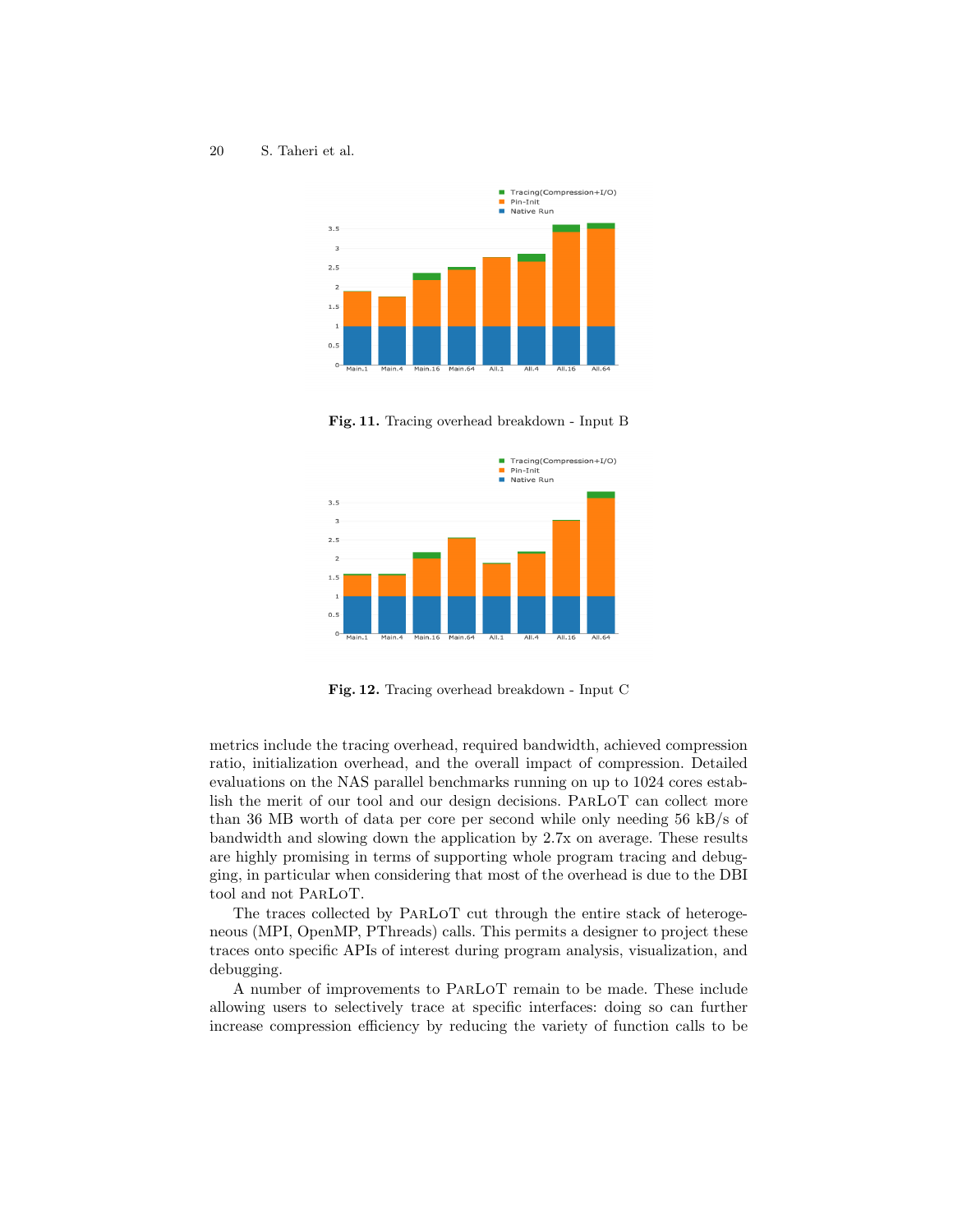handled by the compressor. We also discuss the need to bring down initialization overheads, i.e., by switching to a less general-purpose DBI tool.

# Acknowledgment

This research was supported by the NSF. We thank our colleague Dr. Hari Sundar from the University of Utah who provided insight and expertise that greatly assisted the research. We also thank the Texas Advanced Computing Center (TACC) and the San Diego Supercomputer Center (SDSC) for the infrastructure they provided for running our experiments.

# References

- 1. Aguilar, X., Frlinger, K., Laure, E.: Online mpi trace compression using event flow graphs and wavelets. Procedia Computer Science  $80(Supplement C)$ , 1497 – 1506 (2016). https://doi.org/https://doi.org/10.1016/j.procs.2016.05.471, international Conference on Computational Science 2016, ICCS 2016, 6-8 June 2016, San Diego, California, USA
- 2. Aguilar, X., Frlinger, K., Laure, E.: Online mpi trace compression using event flow graphs and wavelets. Procedia Computer Science 80, 1497 – 1506 (2016). https://doi.org/https://doi.org/10.1016/j.procs.2016.05.471, http://www.sciencedirect.com/science/article/pii/S1877050916309565, international Conference on Computational Science 2016, ICCS 2016, 6-8 June 2016, San Diego, California, USA
- 3. Arnold, D.C., Ahn, D.H., de Supinski, B.R., Lee, G.L., Miller, B.P., Schulz, M.: Stack trace analysis for large scale debugging. In: Proceedings of the International Parallel and Distributed Processing Symposium (IPDPS). pp. 1–10 (2007)
- 4. Bailey, D.H., Barszcz, E., Barton, J.T., Browning, D.S., Carter, R.L., Dagum, L., Fatoohi, R.A., Frederickson, P.O., Lasinski, T.A., Schreiber, R.S., Simon, H.D., Venkatakrishnan, V., Weeratunga, S.K.: The nas parallel benchmarks—summary and preliminary results. In: Proceedings of the 1991 ACM/IEEE Conference on Supercomputing. pp. 158–165. Supercomputing '91, ACM, New York, NY, USA (1991). https://doi.org/10.1145/125826.125925
- 5. Burtscher, M., Rabeti, H.: A scalable heterogeneous parallelization framework for iterative local searches. In: 2013 IEEE 27th International Symposium on Parallel and Distributed Processing. pp. 1289–1298 (May 2013). https://doi.org/10.1109/IPDPS.2013.27
- 6. Burtscher, M., Mukka, H., Yang, A., Hesaaraki, F.: Real-time synthesis of compression algorithms for scientific data. In: Proceedings of the International Conference for High Performance Computing, Networking, Storage and Analysis. pp. 23:1–23:12. SC '16, IEEE Press, Piscataway, NJ, USA (2016), http://dl.acm.org/citation.cfm?id=3014904.3014935
- 7. Claggett, S., Azimi, S., Burtscher, M.: SPDP: An Automatically Synthesized Lossless Compression Algorithm for Floating-Point Data. In: 2018 Data Compression Conference (2018)
- 8. Coplin, J., Yang, A., Poppe, A., Burtscher, M.: Increasing Telemetry Throughput Using Customized and Adaptive Data Compression. In: AIAA SPACE and Astronautics Forum and Exposition (2016)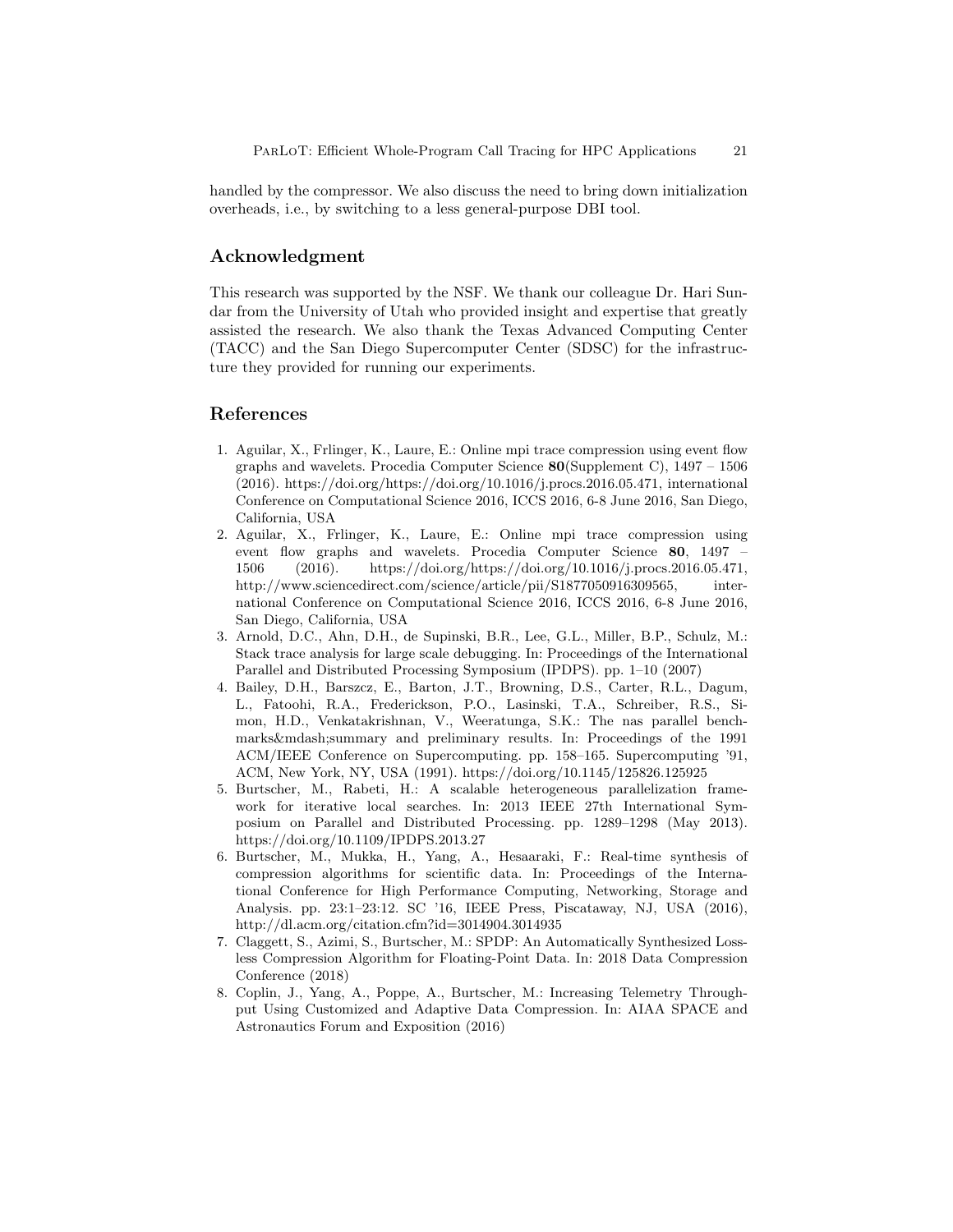- 22 S. Taheri et al.
- 9. Freitag, F., Caubet, J., Labarta, J.: On the Scalability of Tracing Mechanisms, pp. 97–104. Springer Berlin Heidelberg, Berlin, Heidelberg (2002). https://doi.org/10.1007/3-540-45706-2-10
- 10. Gamblin, T., de Supinski, B.R., Schulz, M., Fowler, R., Reed, D.A.: Scalable load-balance measurement for spmd codes. In: SC '08: Proceedings of the 2008 ACM/IEEE Conference on Supercomputing. pp. 1–12 (Nov 2008). https://doi.org/10.1109/SC.2008.5222553
- 11. Ganter, B., Wille, R.: Formal Concept Analysis: Mathematical Foundations. Springer-Verlag New York, Inc., Secaucus, NJ, USA, 1st edn. (1997)
- 12. Godin, R., Missaoui, R., Alaoui, H.: Incremental concept formation algorithms based on galois (concept) lattices. Computational Intelligence  $11(2)$ , 246–267
- 13. Gopalakrishnan, G., Hovland, P.D., Iancu, C., Krishnamoorthy, S., Laguna, I., Lethin, R.A., Sen, K., Siegel, S.F., Solar-Lezama, A.: Report of the HPC correctness summit, jan 25-26, 2017, washington, DC. CoRR abs/1705.07478 (2017), http://arxiv.org/abs/1705.07478
- 14. Hazelwood, K., Klauser, A.: A dynamic binary instrumentation engine for the arm architecture. In: Proceedings of the 2006 International Conference on Compilers, Architecture and Synthesis for Embedded Systems. pp. 261–270. CASES '06, ACM, New York, NY, USA (2006). https://doi.org/10.1145/1176760.1176793
- 15. Heroux, M.A., Doerfler, D.W., Crozier, P.S., Willenbring, J.M., Edwards, H.C., Williams, A., Rajan, M., Keiter, E.R., Thornquist, H.K., Numrich, R.W.: Improving performance via mini-applications. Sandia National Laboratories, Tech. Rep. SAND2009-5574 3 (2009)
- 16. Intel: Pin, a dynamic binary instrumentation, https://software.intel.com/enus/articles/pin-a-dynamic-binary-instrumentation-tool
- 17. Jurenz, M., Brendel, R., Knupfer, A., Muller, M., Nagel, W.E.: Memory allocation tracing with vampirtrace. In: Proceedings of the 7th International Conference on Computational Science Part II. pp. 839–846. ICCS '07, Springer-Verlag, Berlin, Heidelberg (2007). https://doi.org/10.1007/978-3-540-72586-2-118
- 18. Knüpfer, A., Rössel, C., an Mey, D., Biersdorff, S., Diethelm, K., Eschweiler, D., Geimer, M., Gerndt, M., Lorenz, D., Malony, A.D., Nagel, W.E., Oleynik, Y., Philippen, P., Saviankou, P., Schmidl, D., Shende, S., Tschüter, R., Wagner, M., Wesarg, B., Wolf, F.: Score-p: A joint performance measurement run-time infrastructure for periscope, scalasca, tau, and vampir. In: Tools for High Performance Computing 2011 - Proceedings of the 5th International Workshop on Parallel Tools for High Performance Computing, ZIH, Dresden, September 2011. pp. 79–91 (2011)
- 19. Luk, C.K., Cohn, R., Muth, R., Patil, H., Klauser, A., Lowney, G., Wallace, S., Reddi, V.J., Hazelwood, K.: Pin: Building customized program analysis tools with dynamic instrumentation. In: Proceedings of the 2005 ACM SIGPLAN Conference on Programming Language Design and Implementation. pp. 190–200. PLDI '05, ACM, New York, NY, USA (2005). https://doi.org/10.1145/1065010.1065034
- 20. Miller, B.P., Callaghan, M.D., Cargille, J.M., Hollingsworth, J.K., Irvin, R.B., Karavanic, K.L., Kunchithapadam, K., Newhall, T.: The paradyn parallel performance measurement tool. IEEE Computer 28(11), 37–46 (1995). https://doi.org/10.1109/2.471178, https://doi.org/10.1109/2.471178
- 21. Mohror, K., Karavanic, K.L.: Evaluating similarity-based trace reduction techniques for scalable performance analysis. In: Proceedings of the Conference on High Performance Computing Networking, Storage and Analysis. pp. 55:1–55:12. SC '09, ACM, New York, NY, USA (2009). https://doi.org/10.1145/1654059.1654115, http://doi.acm.org/10.1145/1654059.1654115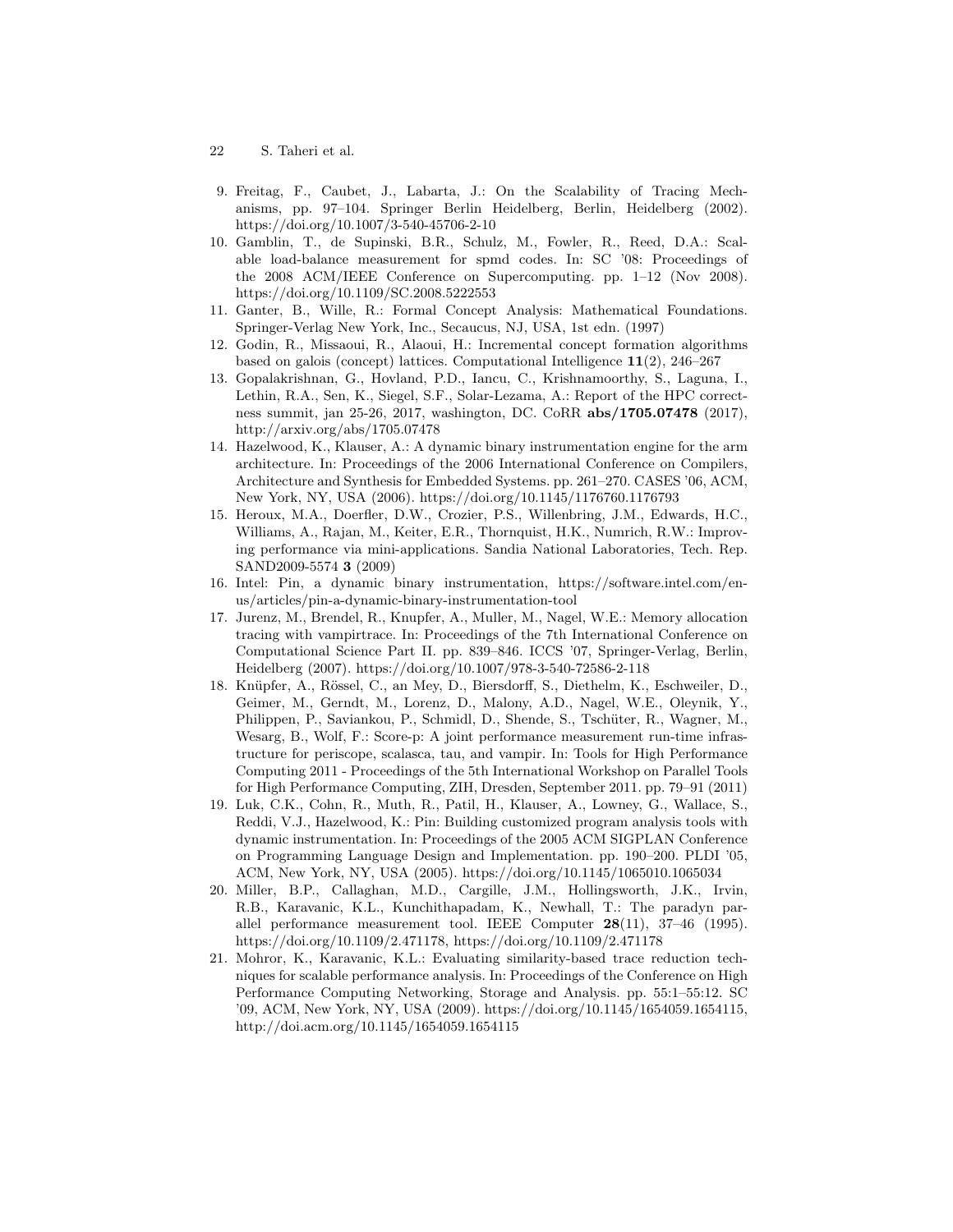- 22. Nataraj, A., Malony, A., Morris, A., C. Arnold, D., Miller, B.: A framework for scalable, parallel performance monitoring 22, 720–735 (01 2009)
- 23. Nethercote, N., Seward, J.: How to shadow every byte of memory used by a program. In: Proceedings of the 3rd International Conference on Virtual Execution Environments. pp. 65–74. VEE '07, ACM, New York, NY, USA (2007)
- 24. Nethercote, N., Seward, J.: Valgrind: A program supervision framework. Electr. Notes Theor. Comput. Sci. 89(2), 44–66 (2003). https://doi.org/10.1016/S1571- 0661(04)81042-9, https://doi.org/10.1016/S1571-0661(04)81042-9
- 25. Network, M.D.: C sequence points, https://msdn.microsoft.com/enus/library/azk8zbxd.aspx
- 26. Noeth, M., Ratn, P., Mueller, F., Schulz, M., de Supinski, B.R.: Scalatrace: Scalable compression and replay of communication traces for high-performance computing. Journal of Parallel and Distributed Computing 69(8), 696 – 710 (2009). https://doi.org/https://doi.org/10.1016/j.jpdc.2008.09.001, best Paper Awards: 21st International Parallel and Distributed Processing Symposium (IPDPS 2007)
- 27. de Oliveira, D., Humphrey, A., Meng, Q., Rakamaric, Z., Berzins, M., Gopalakrishnan, G.: Systematic debugging of concurrent systems using coalesced stack trace graphs. In: Proceedings of the 27th International Workshop on Languages and Compilers for Parallel Computing (LCPC) (September 2014), http://www.sci.utah.edu/publications/Oli2014a/OliveiraLCPC2014.pdf
- 28. Ratanaworabhan, P., Burtscher, M.: Program phase detection based on critical basic block transitions. In: ISPASS 2008 - IEEE International Symposium on Performance Analysis of Systems and software. pp. 11–21 (April 2008). https://doi.org/10.1109/ISPASS.2008.4510734
- 29. Roth, P.C., Arnold, D.C., Miller, B.P.: Mrnet: A software-based multicast/reduction network for scalable tools. In: Supercomputing, 2003 ACM/IEEE Conference. pp. 21–21 (Nov 2003). https://doi.org/10.1145/1048935.1050172
- 30. Schulz, M., Galarowicz, J., Maghrak, D., Hachfeld, W., Montoya, D., Cranford, S.: Open | speedshop: An open source infrastructure for parallel performance analysis. Scientific Programming 16(2-3), 105–121 (2008). https://doi.org/10.3233/SPR-2008-0256, https://doi.org/10.3233/SPR-2008-0256
- 31. Shende, S.S., Malony, A.D.: The Tau parallel performance system. International Journal on High Performance Computer Applications 20, 287–311 (May 2006). https://doi.org/10.1177/1094342006064482, http://portal.acm.org/citation.cfm?id=1125980.1125982
- 32. Strande, S.M., Cai, H., Cooper, T., Flammer, K., Irving, C., von Laszewski, G., Majumdar, A., Mishin, D., Papadopoulos, P., Pfeiffer, W., Sinkovits, R.S., Tatineni, M., Wagner, R., Wang, F., Wilkins-Diehr, N., Wolter, N., Norman, M.L.: Comet: Tales from the long tail: Two years in and 10,000 users later. In: Proceedings of the Practice and Experience in Advanced Research Computing 2017 on Sustainability, Success and Impact. pp. 38:1–38:7. PEARC17, ACM, New York, NY, USA (2017). https://doi.org/10.1145/3093338.3093383, http://doi.acm.org/10.1145/3093338.3093383
- 33. Tikir, M.M., Laurenzano, M., Carrington, L., Snavely, A.: A.: Pmac binary instrumentation library for powerpc/aix. In: In: Workshop on Binary Instrumentation and Applications (2006)
- 34. Weidendorfer, J.: Sequential performance analysis with callgrind and kcachegrind. In: Tools for High Performance Computing - Proceedings of the 2nd International Workshop on Parallel Tools for High Performance Computing, July 2008, HLRS, Stuttgart. pp. 93–113 (2008). https://doi.org/10.1007/978-3-540-68564-7-7